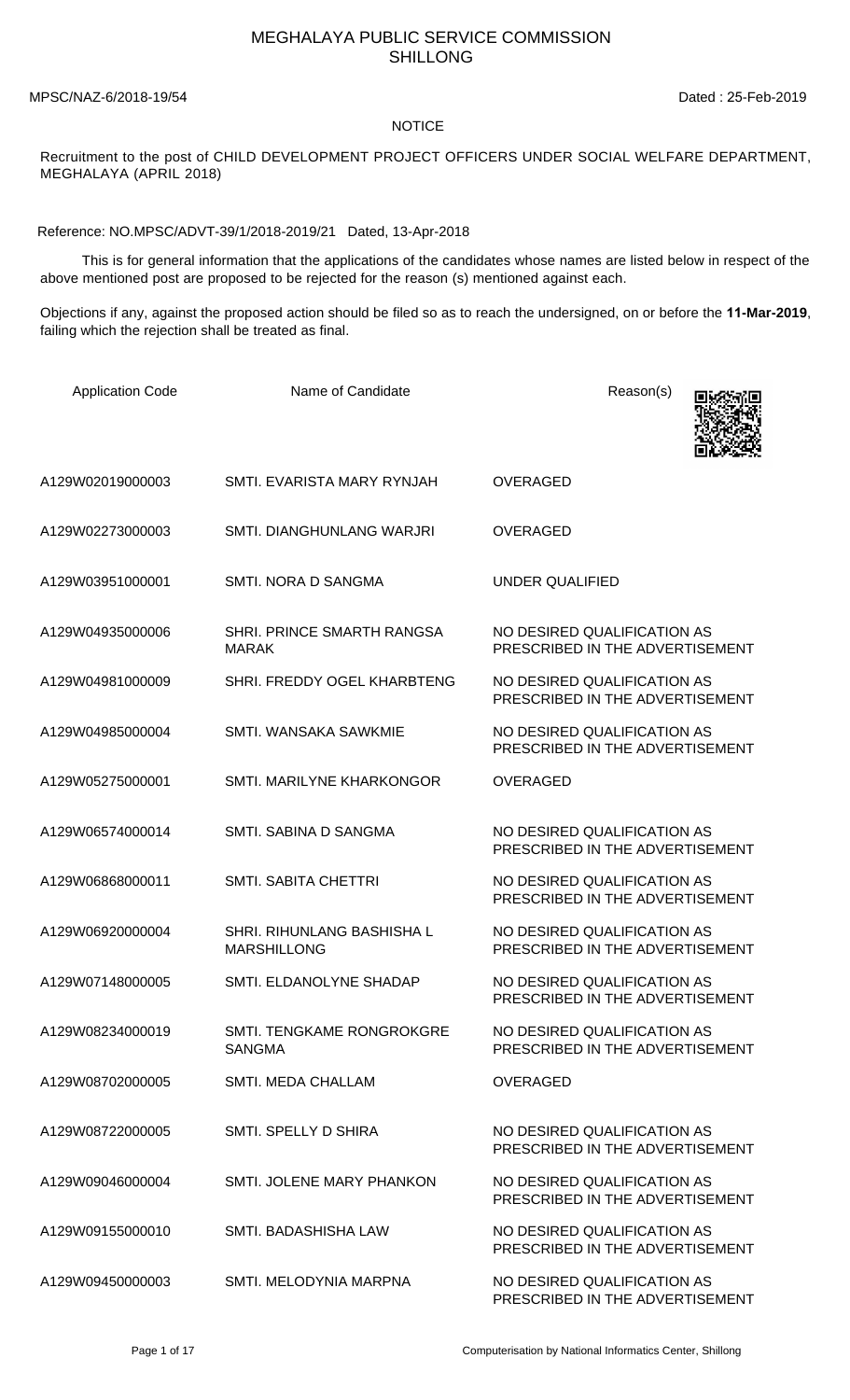| <b>Application Code</b> | Name of Candidate                         | Reason(s)                                                      |
|-------------------------|-------------------------------------------|----------------------------------------------------------------|
| A129W09689000005        | SMTI. GRIKMECHIRA G MOMIN                 | <b>UNDER QUALIFIED</b>                                         |
| A129W09764000012        | SHRI. MACFARLANE M SANGMA                 | <b>UNDER QUALIFIED</b>                                         |
| A129W09781000017        | SMTI. BANRISHA S BASAIAWMOIT              | NO DESIRED QUALIFICATION AS<br>PRESCRIBED IN THE ADVERTISEMENT |
| A129W10501000001        | SMTI. SWEETY ZATELYNE<br><b>WANKHAR</b>   | NO DESIRED QUALIFICATION AS<br>PRESCRIBED IN THE ADVERTISEMENT |
| A129W10513000004        | SMTI. RIHOK MIKA RYMBAI                   | NO DESIRED QUALIFICATION AS<br>PRESCRIBED IN THE ADVERTISEMENT |
| A129W10637000013        | SHRI. BALAMBOKLANG KHARMALKI              | UNDER QUALIFIED                                                |
| A129W11384000006        | SHRI. STRANGER G MOMIN                    | NO DESIRED QUALIFICATION AS<br>PRESCRIBED IN THE ADVERTISEMENT |
| A129W11587000006        | SHRI. MEDONLAD LYNGDOH<br><b>LYNGKHOI</b> | NO DESIRED QUALIFICATION AS<br>PRESCRIBED IN THE ADVERTISEMENT |
| A129W11707000004        | SMTI. SENGCHIRA K MARAK                   | <b>UNDER QUALIFIED</b>                                         |
| A129W12538000015        | SMTI. PRONOMI M SANGMA                    | NO DESIRED QUALIFICATION AS<br>PRESCRIBED IN THE ADVERTISEMENT |
| A129W13271000016        | SHRI. BANAIBOR PYRBOT                     | UNDER QUALIFIED                                                |
| A129W13667000003        | SHRI. EBORWANMI RABON                     | NO DESIRED QUALIFICATION AS<br>PRESCRIBED IN THE ADVERTISEMENT |
| A129W13697000004        | SMTI. LARIBHA DOHTDONG                    | NO DESIRED QUALIFICATION AS<br>PRESCRIBED IN THE ADVERTISEMENT |
| A129W14362000001        | <b>SHRI. LUCKISH M SANGMA</b>             | <b>UNDER QUALIFIED</b>                                         |
| A129W14609000014        | SMTI. JENTILA RONGMUTHU<br><b>SANGMA</b>  | UNDER QUALIFIED                                                |
| A129W15316000001        | SHRI. HENRY ROISTEN MARAK                 | <b>OVERAGED</b>                                                |
| A129W15983000030        | SMTI. ALETHEA DYMPEP                      | NO DESIRED QUALIFICATION AS<br>PRESCRIBED IN THE ADVERTISEMENT |
| A129W17767000037        | SHRI. F. WANRAPLANG KHARPRAN              | NO DESIRED QUALIFICATION AS<br>PRESCRIBED IN THE ADVERTISEMENT |
| A129W17782000022        | SHRI. CHALBASSON LYNGWA                   | NO DESIRED QUALIFICATION AS<br>PRESCRIBED IN THE ADVERTISEMENT |
| A129W17783000010        | SMTI. IBALAKYNTIEWSHA WAHLANG             | UNDER QUALIFIED                                                |
| A129W17938000055        | SHRI. CHANBOR RYMBAI                      | NO DESIRED QUALIFICATION AS<br>PRESCRIBED IN THE ADVERTISEMENT |
| A129W18808000015        | SHRI. OLDESH BOLWARI MARAK                | NO DESIRED QUALIFICATION AS<br>PRESCRIBED IN THE ADVERTISEMENT |
| A129W19071000011        | SMTI. TANYA THEODORA SHADAP               | NO DESIRED QUALIFICATION AS<br>PRESCRIBED IN THE ADVERTISEMENT |
| A129W19500000007        | SMTI. PRIYANKA KOCH                       | UNDER QUALIFIED                                                |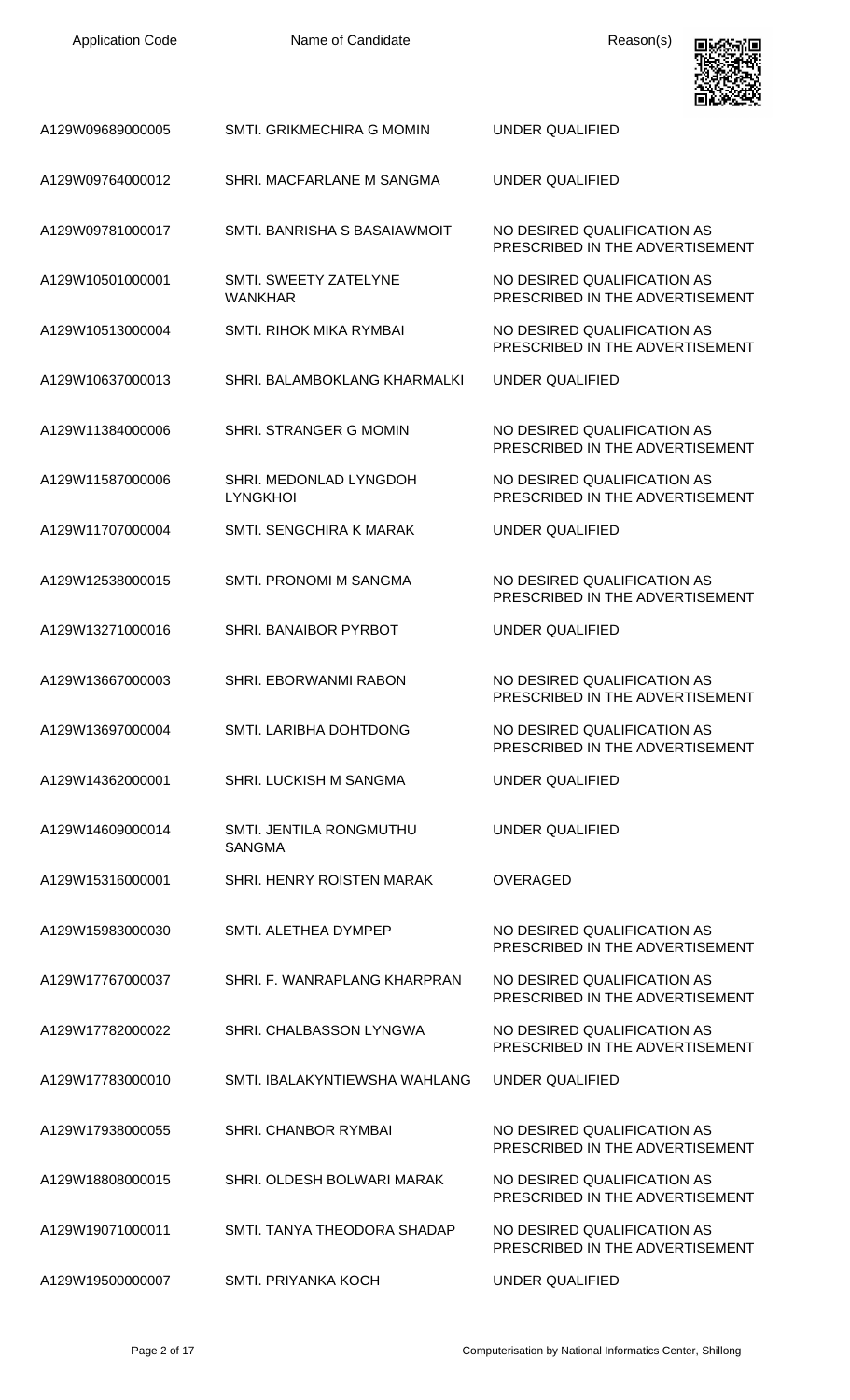| <b>Application Code</b> | Name of Candidate                            | Reason(s)                                                      |
|-------------------------|----------------------------------------------|----------------------------------------------------------------|
| A129W20267000015        | <b>SMTI. BOTYMPANG MUKHIM</b>                | NO DESIRED QUALIFICATION AS<br>PRESCRIBED IN THE ADVERTISEMENT |
| A129W20464000013        | SMTI. RISADAROI M PYNGROPE                   | NO DESIRED QUALIFICATION AS<br>PRESCRIBED IN THE ADVERTISEMENT |
| A129W20864000003        | SMTI. TENNI LEAN SYIEMLIEH                   | CLARIFICATION ON DATE/MONTH & YEAR OF<br>PASSING 2018          |
| A129W21046000010        | SMTI. GAMRANGCHI D ARENGH                    | NO DESIRED QUALIFICATION AS<br>PRESCRIBED IN THE ADVERTISEMENT |
| A129W21057000023        | SMTI. RICALYNE FLORA PARIAT                  | NO DESIRED QUALIFICATION AS<br>PRESCRIBED IN THE ADVERTISEMENT |
| A129W21130000005        | <b>SMTI. SUNITA SUNA</b>                     | <b>UNDER QUALIFIED</b>                                         |
| A129W21198000016        | SMTI. GENEVIEVE LYNGDOH<br><b>MAWPHLANG</b>  | <b>UNDER QUALIFIED</b>                                         |
| A129W21393000012        | SMTI. BARRI I PA LYMBA                       | <b>UNDER QUALIFIED</b>                                         |
| A129W21627000001        | SMTI. BADASUKLIN KHARKRANG                   | NO DESIRED QUALIFICATION AS<br>PRESCRIBED IN THE ADVERTISEMENT |
| A129W23019000008        | <b>SHRI. SAMKUPARLANG NONGBRI</b>            | NO DESIRED QUALIFICATION AS<br>PRESCRIBED IN THE ADVERTISEMENT |
| A129W23041000016        | SMTI. LAWANSUK LYNGDOH TRON                  | NO DESIRED QUALIFICATION AS<br>PRESCRIBED IN THE ADVERTISEMENT |
| A129W26013000002        | SMTI, RIPHIKADALIN DKHAR                     | <b>OVERAGED</b>                                                |
| A129W26373000008        | SMTI. HENRIETTA M SANGMA                     | UNDER QUALIFIED                                                |
| A129W26788000020        | SMTI. LAPYNKMEN L RUMNONG                    | NO DESIRED QUALIFICATION AS<br>PRESCRIBED IN THE ADVERTISEMENT |
| A129W28201000003        | SMTI, RIKYNTIEW THAWMUIT                     | UNDER QUALIFIED                                                |
| A129W29060000007        | SMTI. WEENALIZIA LYNGDOH<br><b>MAWPHLANG</b> | UNDER QUALIFIED                                                |
| A129W30930000008        | SMTI. BARISHA L MAWTHOH                      | NO DESIRED QUALIFICATION AS<br>PRESCRIBED IN THE ADVERTISEMENT |
| A129W31139000002        | SMTI. BANYLLA CHYNE                          | UNDER QUALIFIED                                                |
| A129W31364000008        | SMTI, ANNIE SANGLYNE BASAN                   | NO DESIRED QUALIFICATION AS<br>PRESCRIBED IN THE ADVERTISEMENT |
| A129W31604000006        | SMTI. DAWN GIFT RANGAD MIHSILL               | NO DESIRED QUALIFICATION AS<br>PRESCRIBED IN THE ADVERTISEMENT |
| A129W32319000016        | SMTI. DAHUNSHISHA JYRWA                      | NO DESIRED QUALIFICATION AS<br>PRESCRIBED IN THE ADVERTISEMENT |
| A129W33504000004        | SMTI. AMETHYST JYRWA                         | UNDER QUALIFIED                                                |
| A129W34789000009        | SHRI. MANBHA TEIDOR MYRTHONG                 | UNDER OUALIFIED                                                |
| A129W35299000004        | SHRI. ABUL KALAM AZAD                        | NO DESIRED QUALIFICATION AS<br>PRESCRIBED IN THE ADVERTISEMENT |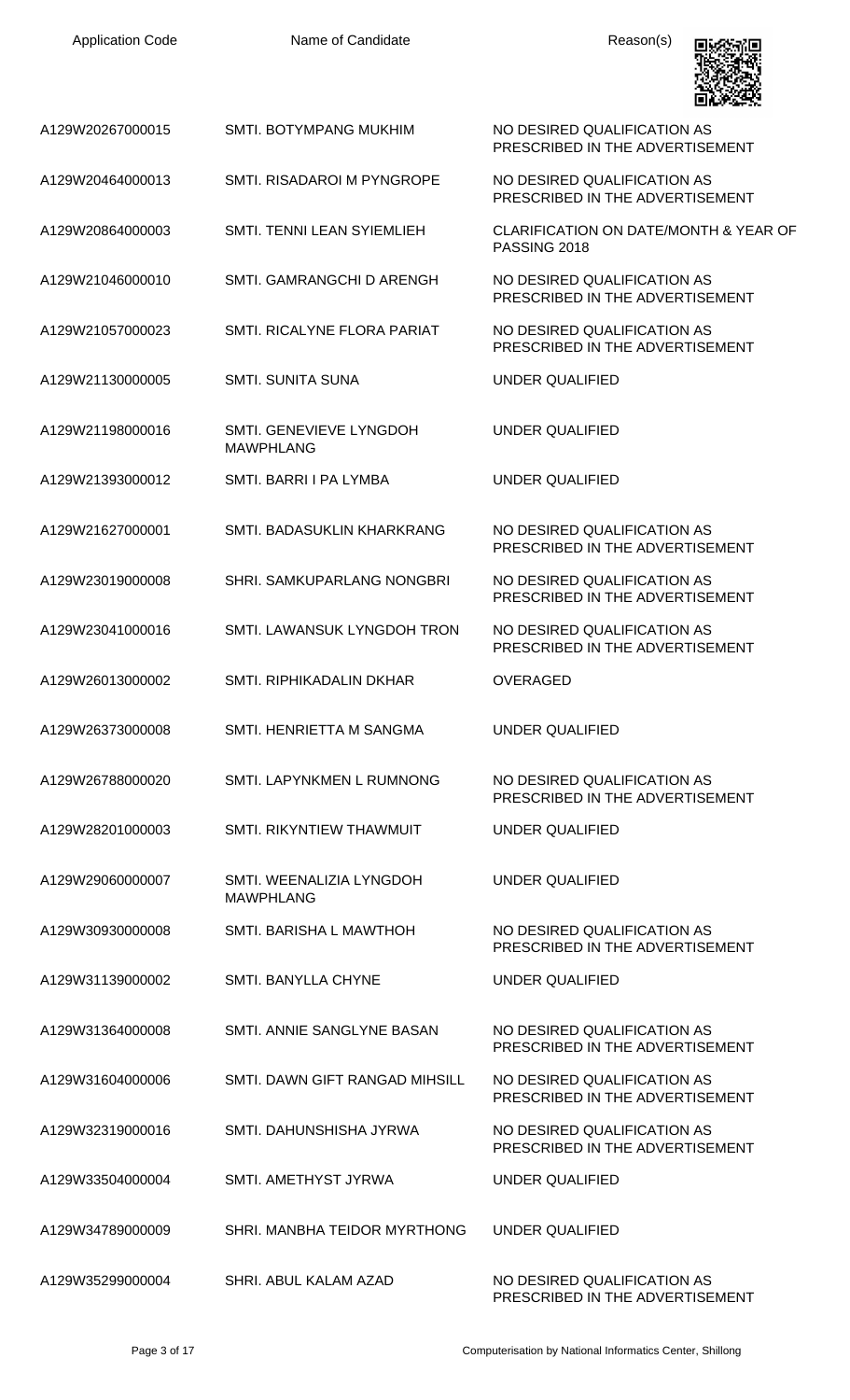PRESCRIBED IN THE ADVERTISEMENT

PRESCRIBED IN THE ADVERTISEMENT

PRESCRIBED IN THE ADVERTISEMENT

PRESCRIBED IN THE ADVERTISEMENT

PRESCRIBED IN THE ADVERTISEMENT

PRESCRIBED IN THE ADVERTISEMENT

PRESCRIBED IN THE ADVERTISEMENT

PRESCRIBED IN THE ADVERTISEMENT

PRESCRIBED IN THE ADVERTISEMENT

PRESCRIBED IN THE ADVERTISEMENT

PRESCRIBED IN THE ADVERTISEMENT

PRESCRIBED IN THE ADVERTISEMENT

PRESCRIBED IN THE ADVERTISEMENT

PRESCRIBED IN THE ADVERTISEMENT

UNDER QUALIFIED

UNDER QUALIFIED



A129W35341000004 SHRI. SUGGEST ME THUBRU NO DESIRED QUALIFICATION AS

- A129W35636000013 SMTI. RIMONBASUKSHISHA RODBORNE
- A129W35745000002 SMTI. ALANA A SANGMA NO DESIRED QUALIFICATION AS
- A129W35760000009 SMTI. NOSMITH CH MARAK NO DESIRED QUALIFICATION AS
- A129W35782000046 SMTI. NOVALEEN KHARMAW NO DESIRED QUALIFICATION AS
- A129W35813000013 SHRI. CHENMIKI LALOO UNDER QUALIFIED
- A129W36048000009 SMTI. MYAHAVA LAMARE NO DESIRED QUALIFICATION AS
- A129W36093000006 SMTI. NOGAME A SANGMA NO DESIRED QUALIFICATION AS
- A129W36157000017 SHRI. SHNGAINBOR GASHNGA NO DESIRED QUALIFICATION AS
- A129W36170000003 SHRI. BINOTH CHANDRA RAVA UNDER QUALIFIED
- A129W36204000004 SMTI. TANGKAME D MARAK NO DESIRED QUALIFICATION AS
- A129W36248000010 SHRI. RIKSAN R MARAK UNDER QUALIFIED
- A129W36323000005 SMTI. NIKITA RONNIE SHERLEY TEGITE SANGMA
- A129W36511000010 SMTI. CANDICE N SANGMA UNDER QUALIFIED
- A129W36570000009 SHRI. MINOT BANJOP RYNGA NO DESIRED QUALIFICATION AS
- A129W36694000008 SMTI. DEITINAPHI MAWLONG UNDER QUALIFIED
- A129W36944000004 SMTI. LEEZA HALARIN MUKSIAR NO DESIRED QUALIFICATION AS
- A129W37128000006 SMTI. BARCELONA M MARAK NO DESIRED QUALIFICATION AS
- A129W37139000013 SMTI. MANBHA MANJAIT MARY NONGBAH
- A129W37202000016 SMTI. EVINCE TLANG NO DESIRED QUALIFICATION AS
- A129W37267000003 SHRI. DAKIHAOO NONGTDU NO DESIRED QUALIFICATION AS
- A129W37300000005 SHRI. SHININGSTAR RYMBAI NO DESIRED QUALIFICATION AS
- A129W37572000012 SMTI. EDAJINGSUK DHAR UNDER QUALIFIED
- A129W37658000007 SHRI. MIKEWELL KHONGLAM UNDER QUALIFIED

UNDER QUALIFIED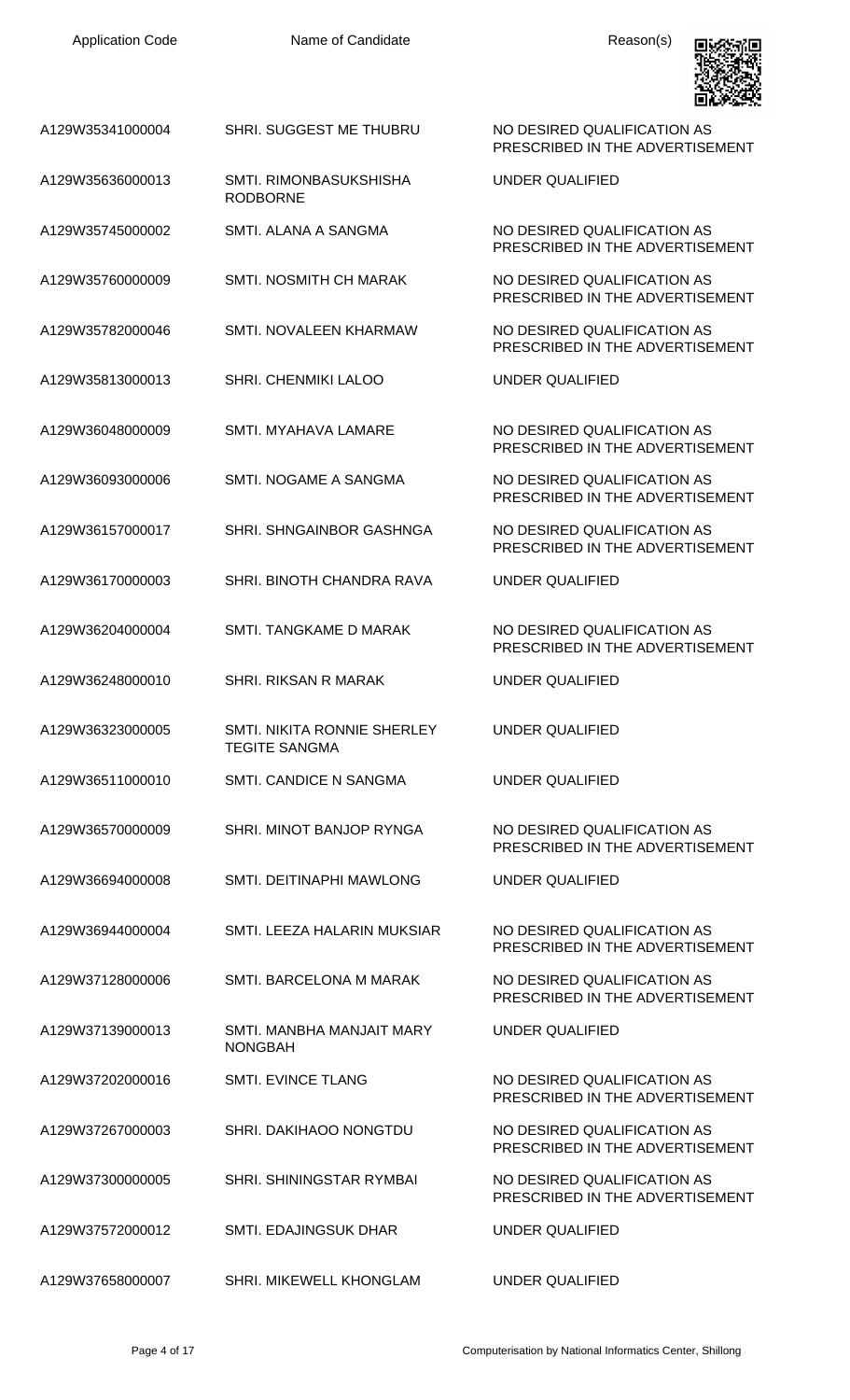| <b>Application Code</b> | Name of Candidate                               | Reason(s)                                                      |
|-------------------------|-------------------------------------------------|----------------------------------------------------------------|
| A129W37773000024        | SMTI, RAKCHIE S. MARAK                          | NO DESIRED QUALIFICATION AS<br>PRESCRIBED IN THE ADVERTISEMENT |
| A129W37817000021        | <b>SMTI. MUSEUM NONGRUM</b>                     | NO DESIRED QUALIFICATION AS<br>PRESCRIBED IN THE ADVERTISEMENT |
| A129W37992000002        | SMTI. CASTIVA SANGMA B                          | UNDER QUALIFIED                                                |
| A129W38004000005        | SHRI. IADONLANG MARBANIANG                      | UNDER QUALIFIED                                                |
| A129W38699000005        | SMTI. RUPACHI CHERAN MOMIN                      | UNDER QUALIFIED                                                |
| A129W38762000010        | SHRI. EDMUND NONGRUM                            | NO DESIRED QUALIFICATION AS<br>PRESCRIBED IN THE ADVERTISEMENT |
| A129W39081000008        | SMTI. BARCELONA BAREH                           | UNDER QUALIFIED                                                |
| A129W39286000005        | SMTI, RIMI SWEETLY DKHAR                        | <b>OVERAGED</b>                                                |
| A129W39313000003        | <b>SMTI. CHARIS KHARKONGOR</b><br><b>RIPNAR</b> | NO DESIRED QUALIFICATION AS<br>PRESCRIBED IN THE ADVERTISEMENT |
| A129W39330000012        | SHRI. OLIVER GRANDFIELD<br><b>LANGSTIEH</b>     | <b>UNDER QUALIFIED</b>                                         |
| A129W39609000025        | SMTI, CHELSEA NAKITA BYRSAT                     | UNDER QUALIFIED                                                |
| A129W39801000004        | SMTI, IBARISHA SHANGDIAR                        | <b>CLARIFICATION YEAR OF PASSING</b>                           |
| A129W40005000055        | SMTL EUGINIA KC MARBANIANG                      | NO DESIRED QUALIFICATION AS<br>PRESCRIBED IN THE ADVERTISEMENT |
| A129W40839000008        | SMTI, KATHY BIGINCHI CH MOMIN                   | <b>CLARIFICATION YEAR OF PASSING</b>                           |
| A129W41724000005        | SMTI. AHISTA NONGPLUH                           | <b>UNDER QUALIFIED</b>                                         |
| A129W42129000003        | SMTI. INDARI AKOR THABAH                        | <b>UNDER QUALIFIED</b>                                         |
| A129W42252000012        | SMTI. BALAKYNTIEW NONGRUM                       | NO DESIRED QUALIFICATION AS<br>PRESCRIBED IN THE ADVERTISEMENT |
| A129W42307000012        | SMTI. RIPALEI LYNGDOH<br><b>MAWPHLANG</b>       | NO DESIRED QUALIFICATION AS<br>PRESCRIBED IN THE ADVERTISEMENT |
| A129W42365000011        | SMTI, CARALYNE LYNGKHOL                         | UNDER QUALIFIED                                                |
| A129W44756000007        | SMTI. PROVIDENTIALLY SUTING                     | <b>CLARIFICATION YEAR OF PASSING</b>                           |
| A129W45119000008        | SHRI. RICKOSTAR WANNIANG                        | UNDER QUALIFIED                                                |
| A129W45377000038        | SHRI. PYNSHNGAIN SKHEMLANG<br><b>RYMMAI</b>     | NO DESIRED OUALIFICATION AS<br>PRESCRIBED IN THE ADVERTISEMENT |
| A129W46249000008        | SMTI. DIANGTIHUN KHONGLAH                       | NO DESIRED QUALIFICATION AS<br>PRESCRIBED IN THE ADVERTISEMENT |
| A129W46330000021        | SMTI. CHENXIANG RIMCHI N MARAK                  | NO DESIRED QUALIFICATION AS<br>PRESCRIBED IN THE ADVERTISEMENT |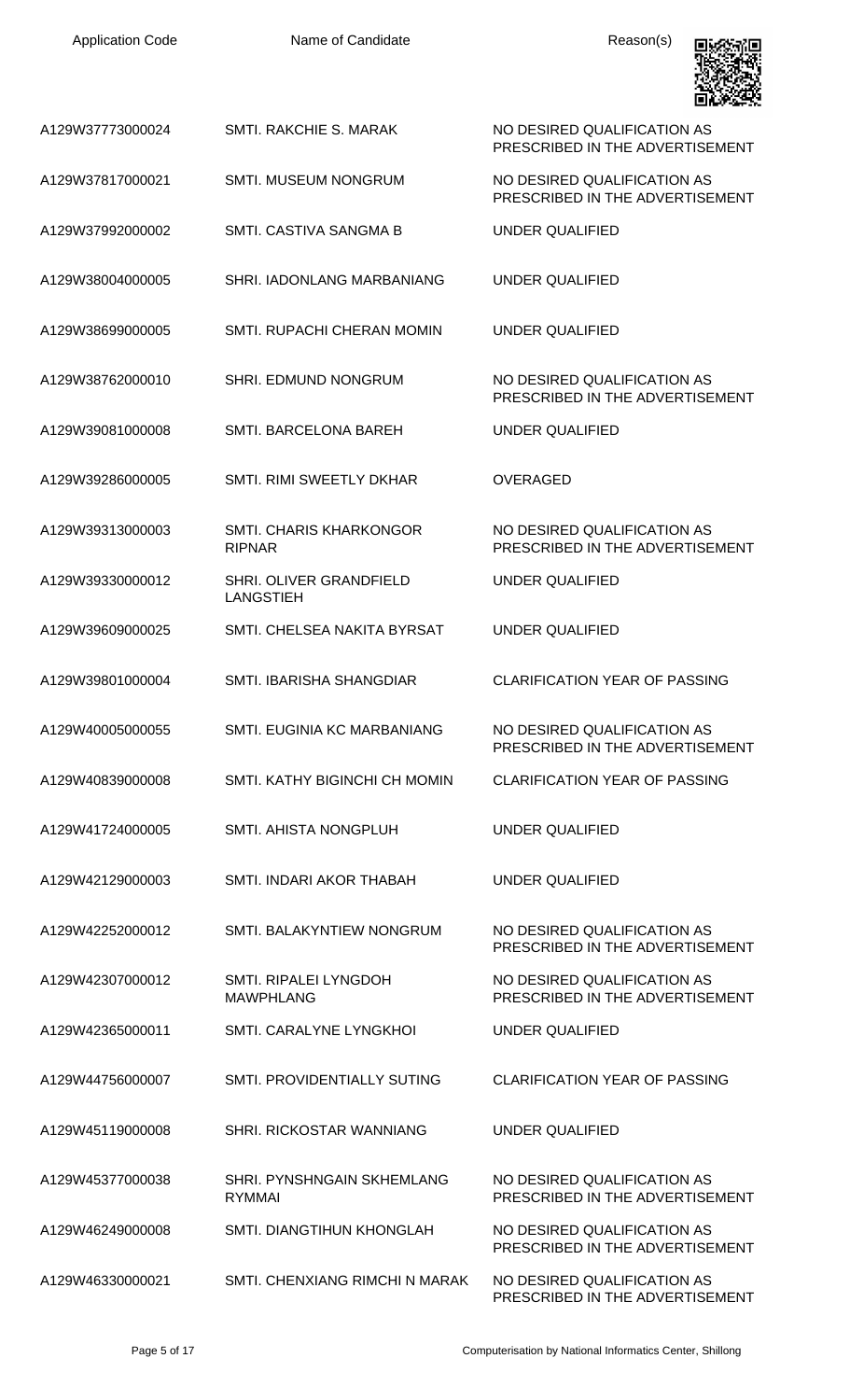| <b>Application Code</b> |  |
|-------------------------|--|
|-------------------------|--|

Name of Candidate **Reason(s)** 



| A129W46408000017 | SHRI. DEIGO RICHARD T SANGMA                     | <b>CLARIFICATION YEAR OF PASSING</b>                           |
|------------------|--------------------------------------------------|----------------------------------------------------------------|
| A129W47346000025 | SMTI. GLORISA NONGPLUH                           | UNDER QUALIFIED                                                |
| A129W47472000010 | <b>SMTI. SUMARLIN MARY LAMARE</b>                | <b>UNDERAGED</b>                                               |
| A129W47915000006 | SMTI, CHRISTILYNE MYLLIEMNGAP                    | NO DESIRED QUALIFICATION AS<br>PRESCRIBED IN THE ADVERTISEMENT |
| A129W47925000009 | SMTI. PHIBADONBOK KHARNAIOR                      | NO DESIRED QUALIFICATION AS<br>PRESCRIBED IN THE ADVERTISEMENT |
| A129W48122000007 | SHRI. RYNGKAT LANG LANGSTIEH                     | UNDER QUALIFIED                                                |
| A129W48773000005 | SHRI. SIDDHARTH P NONGKHLAW                      | UNDER QUALIFIED                                                |
| A129W48920000009 | SHRI. SENGANG CH MOMIN                           | UNDER QUALIFIED                                                |
| A129W49025000002 | <b>SHRI. JINSENG NOKREK MARAK</b>                | UNDER QUALIFIED                                                |
| A129W49067000002 | SMTI. DAHUN MASSAR                               | NO DESIRED QUALIFICATION AS<br>PRESCRIBED IN THE ADVERTISEMENT |
| A129W49260000006 | <b>SHRI. RIDAME SARI</b>                         | UNDER QUALIFIED                                                |
| A129W49282000003 | SHRI. DAMAERO WANKUPAR<br><b>DECRUSE WAANBAH</b> | NO DESIRED QUALIFICATION AS<br>PRESCRIBED IN THE ADVERTISEMENT |
| A129W49306000004 | SHRI. MOSES R MARAK                              | <b>UNDER QUALIFIED</b>                                         |
| A129W49315000002 | SMTI. MATILDA MANGSANG<br><b>SANGMA</b>          | <b>UNDER QUALIFIED</b>                                         |
| A129W49428000005 | SMTI. GABRIELLA RAPSANG                          | UNDER QUALIFIED                                                |
| A129W49446000002 | SMTI. MEERA RONGMAH MARAK                        | UNDER QUALIFIED                                                |
| A129W49535000009 | SMTI. AMANDA RESHA DEBBARMA                      | NO DESIRED QUALIFICATION AS<br>PRESCRIBED IN THE ADVERTISEMENT |
| A129W49621000030 | SMTI. IBANRIAKOR KHARMALKI                       | NO DESIRED QUALIFICATION AS<br>PRESCRIBED IN THE ADVERTISEMENT |
| A129W49691000004 | <b>SMTI. NOMITA WARJRI</b>                       | UNDER QUALIFIED                                                |
| A129W49770000003 | SMTI. JOYFULLYRICA PDIANGHUN<br><b>PATHAW</b>    | NO DESIRED QUALIFICATION AS<br>PRESCRIBED IN THE ADVERTISEMENT |
| A129W50106000007 | SMTI. PRISKILLA K SANGMA                         | UNDER QUALIFIED                                                |
| A129W50123000011 | SMTI, ORY NICA KHARBANGAR                        | NO DESIRED QUALIFICATION AS<br>PRESCRIBED IN THE ADVERTISEMENT |
| A129W50512000023 | SHRI, DASHAN LARI S, KHYRIEM                     | NO DESIRED QUALIFICATION AS<br>PRESCRIBED IN THE ADVERTISEMENT |
| A129W50528000015 | <b>SMTI. RAILANGKI PAKMA</b>                     | <b>UNDER QUALIFIED</b>                                         |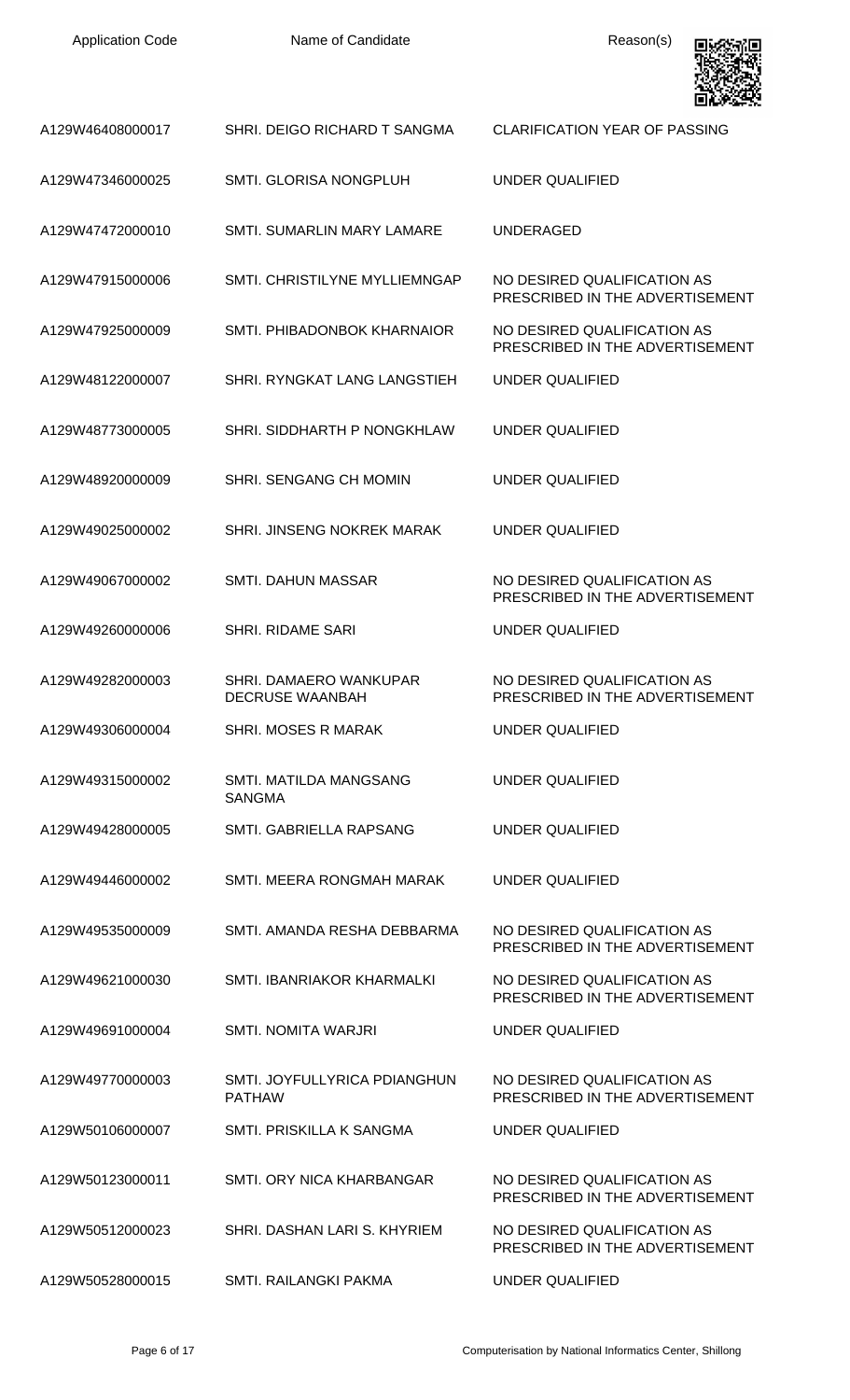| <b>Application Code</b> | Name of Candidate              | Reason(s)                                                      |
|-------------------------|--------------------------------|----------------------------------------------------------------|
| A129W50554000002        | SMTI. FREESIA RIKSRI R MARAK   | NO DESIRED QUALIFICATION AS<br>PRESCRIBED IN THE ADVERTISEMENT |
| A129W50829000002        | <b>SHRI. RIKCHENG M SANGMA</b> | <b>UNDER QUALIFIED</b>                                         |
| A129W50893000005        | SMTI. PHIRABHA MAWLONG         | <b>UNDER QUALIFIED</b>                                         |
| A129W50896000002        | SHRI. ARTETBANLAM KHARSATI     | NO DESIRED QUALIFICATION AS<br>PRESCRIBED IN THE ADVERTISEMENT |
| A129W51296000011        | SMTI. JINGKMEN SHADAP          | <b>UNDER QUALIFIED</b>                                         |
| A129W51308000012        | SMTI. NOONMAY RANGSA MARAK     | <b>UNDER QUALIFIED</b>                                         |
| A129W51429000003        | SMTI. TANWEERA M SANGMA        | <b>OVERAGED</b>                                                |
| A129W51494000024        | SMTI. SHEMAME LYNDEM           | NO DESIRED QUALIFICATION AS<br>PRESCRIBED IN THE ADVERTISEMENT |
| A129W51597000007        | SMTI. MIKKATCHI R SANGMA       | <b>UNDER QUALIFIED</b>                                         |
| A129W51774000008        | <b>SMTI. RIBANISHA THONGNI</b> | <b>UNDER QUALIFIED</b>                                         |
| A129W51897000005        | SMTL ELYSEE EVERT BYRSAT       | <b>UNDER QUALIFIED</b>                                         |
| A129W52145000003        | <b>SHRI. GIDEON KHARMALKI</b>  | NO DESIRED QUALIFICATION AS<br>PRESCRIBED IN THE ADVERTISEMENT |
| A129W52158000008        | SMTI. TOMINNA M SANGMA         | <b>INCOMPLETE APPLICATION</b>                                  |
| A129W52220000010        | SMTI. IBANDARI WARJRI          | NO DESIRED QUALIFICATION AS<br>PRESCRIBED IN THE ADVERTISEMENT |
| A129W52441000018        | <b>SMTI, CARINIA CHYNE</b>     | NO DESIRED QUALIFICATION AS<br>PRESCRIBED IN THE ADVERTISEMENT |
| A129W52566000004        | <b>SMTI. SUSALAN LAW</b>       | <b>UNDER QUALIFIED</b>                                         |
| A129W52960000007        | <b>SMTI. DABUNKI SUMER</b>     | UNDER QUALIFIED                                                |
| A129W53481000006        | SMTI. HUNISNIAW CHALLAM        | <b>UNDER QUALIFIED</b>                                         |
| A129W53494000009        | SMTI. WANSALAN LAW             | UNDER QUALIFIED                                                |
| A129W53705000011        | SMTI. FIONA NATALIE PLAIN      | UNDER QUALIFIED                                                |
| A129W53893000012        | SMTI. LILIOSA LALOO            | <b>UNDER QUALIFIED</b>                                         |
| A129W56730000010        | SMTI. DAHUNMON MUKHIM          | UNDER QUALIFIED                                                |
| A129W58399000002        | <b>SMTI. JESLINDA MANNERS</b>  | NO DESIRED QUALIFICATION AS<br>PRESCRIBED IN THE ADVERTISEMENT |
| A129W58584000004        | SMTI. DAMANLAK LALOO           | NO DESIRED QUALIFICATION AS                                    |

PRESCRIBED IN THE ADVERTISEMENT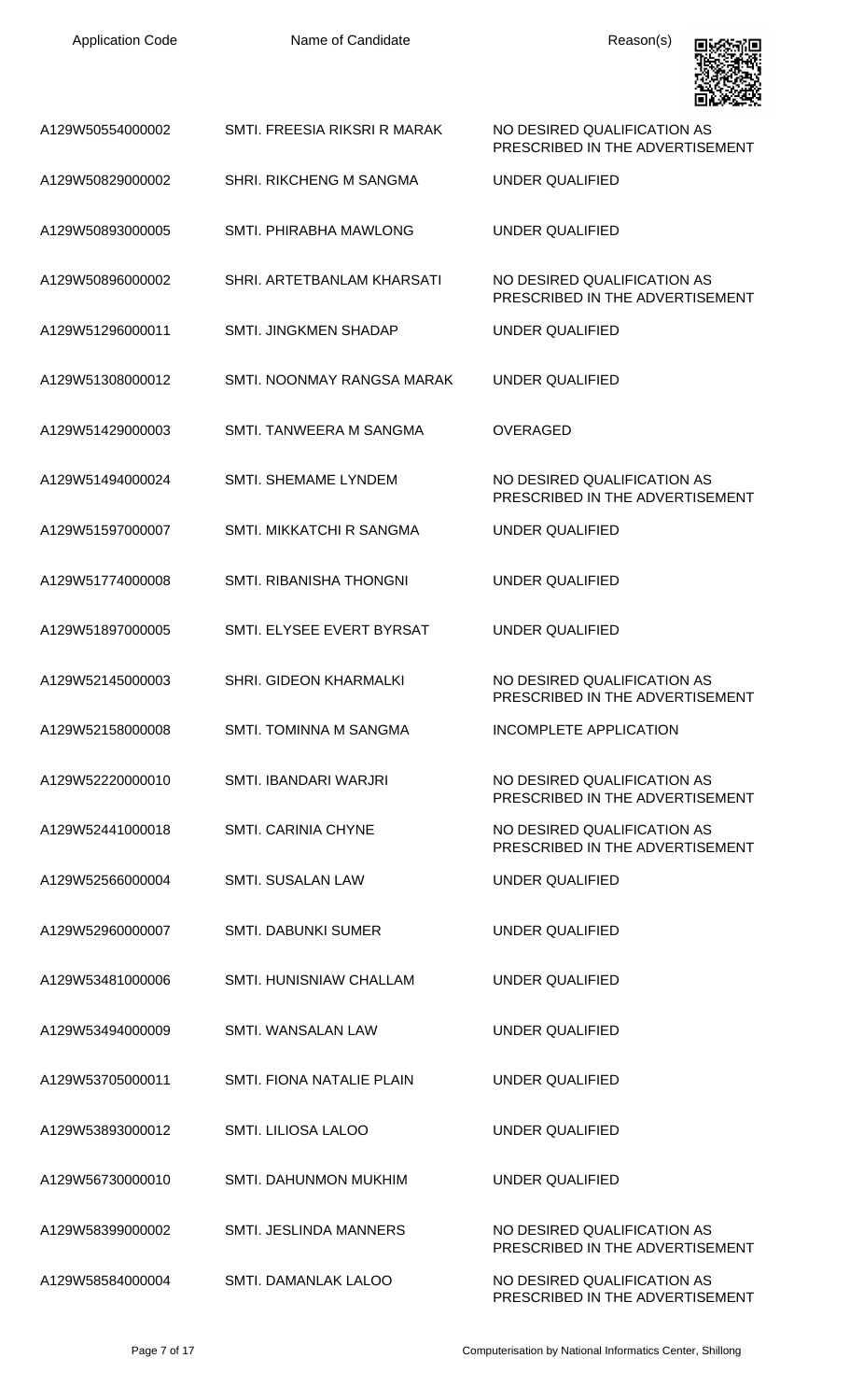| A129W59830000005 | <b>SMTI. AMEECIA PARIAT</b>                   | <b>UNDER QUALIFIED</b>                                         |
|------------------|-----------------------------------------------|----------------------------------------------------------------|
| A129W60947000004 | <b>SHRI. BANCHESTAR</b><br><b>KHARMAWLONG</b> | <b>UNDER QUALIFIED</b>                                         |
| A129W60966000005 | SMTI. IARISALANG POHSHNA                      | <b>UNDER QUALIFIED</b>                                         |
| A129W61230000005 | SHRI. CHEDRAK KYNDAIT                         | <b>UNDER QUALIFIED</b>                                         |
| A129W61857000003 | <b>SMTI. NIKRACHI CH SANGMA</b>               | NO DESIRED QUALIFICATION AS<br>PRESCRIBED IN THE ADVERTISEMENT |
| A129W61963000011 | <b>SMTI. MIRACLE WANNIANG</b>                 | NO DESIRED QUALIFICATION AS<br>PRESCRIBED IN THE ADVERTISEMENT |
| A129W62477000013 | SHRI. ABLEFOUNDERMAN<br><b>NONGSIEJ</b>       | UNDER QUALIFIED                                                |
| A129W62835000007 | SMTI. EVANJEAN L NONGRANG                     | NO DESIRED QUALIFICATION AS<br>PRESCRIBED IN THE ADVERTISEMENT |
| A129W64404000005 | SMTI. LAWRANI KAMA MARAK                      | UNDER QUALIFIED                                                |
| A129W64528000002 | SHRI. HILLARY KMENLANG<br><b>NONGSIANG</b>    | <b>UNDER QUALIFIED</b>                                         |
| A129W64745000003 | SMTI. WAERA DANN SHYLLA                       | NO DESIRED QUALIFICATION AS<br>PRESCRIBED IN THE ADVERTISEMENT |
| A129W64751000012 | SMTI. CAROLINA RYMBAI                         | NO DESIRED QUALIFICATION AS<br>PRESCRIBED IN THE ADVERTISEMENT |
| A129W64950000004 | SMTI. IADALANG SOHSHANG                       | NO DESIRED QUALIFICATION AS<br>PRESCRIBED IN THE ADVERTISEMENT |
| A129W64977000008 | SHRI. HARISON KHONGJOH                        | <b>UNDER QUALIFIED</b>                                         |
| A129W65049000006 | SMTI. KASANCHI K SANGMA                       | UNDER QUALIFIED                                                |
| A129W65136000002 | SMTI. BENILITHA P MARAK                       | NO DESIRED QUALIFICATION AS<br>PRESCRIBED IN THE ADVERTISEMENT |
| A129W65160000005 | SMTI, SANBANIELYNE RYNDEM                     | <b>OVERAGED</b>                                                |
| A129W65531000020 | SHRI. GEORGE ANDY SYIEMIONG                   | <b>CLARIFICATION YEAR OF PASSING</b>                           |
| A129W65580000002 | SMTI. KASANCHI M SANGMA                       | UNDER QUALIFIED                                                |
| A129W65619000004 | SMTI. BYNTA MEAI LYNGWA                       | <b>CLARIFICATION YEAR OF PASSING</b>                           |
| A129W65639000002 | SMTI. ELCY DORAH B SANGMA                     | NO DESIRED QUALIFICATION AS<br>PRESCRIBED IN THE ADVERTISEMENT |
| A129W65653000009 | SMTI. BERNADETH CH MARAK                      | <b>CLARIFICATION YEAR OF PASSING</b>                           |
| A129W65726000003 | SMTI. CHERAKKE RECHIL MARAK                   | UNDER QUALIFIED                                                |
| A129W65769000003 | SHRI. NAMPANTE CH MARAK                       | <b>UNDER QUALIFIED</b>                                         |

同识

 $\blacksquare$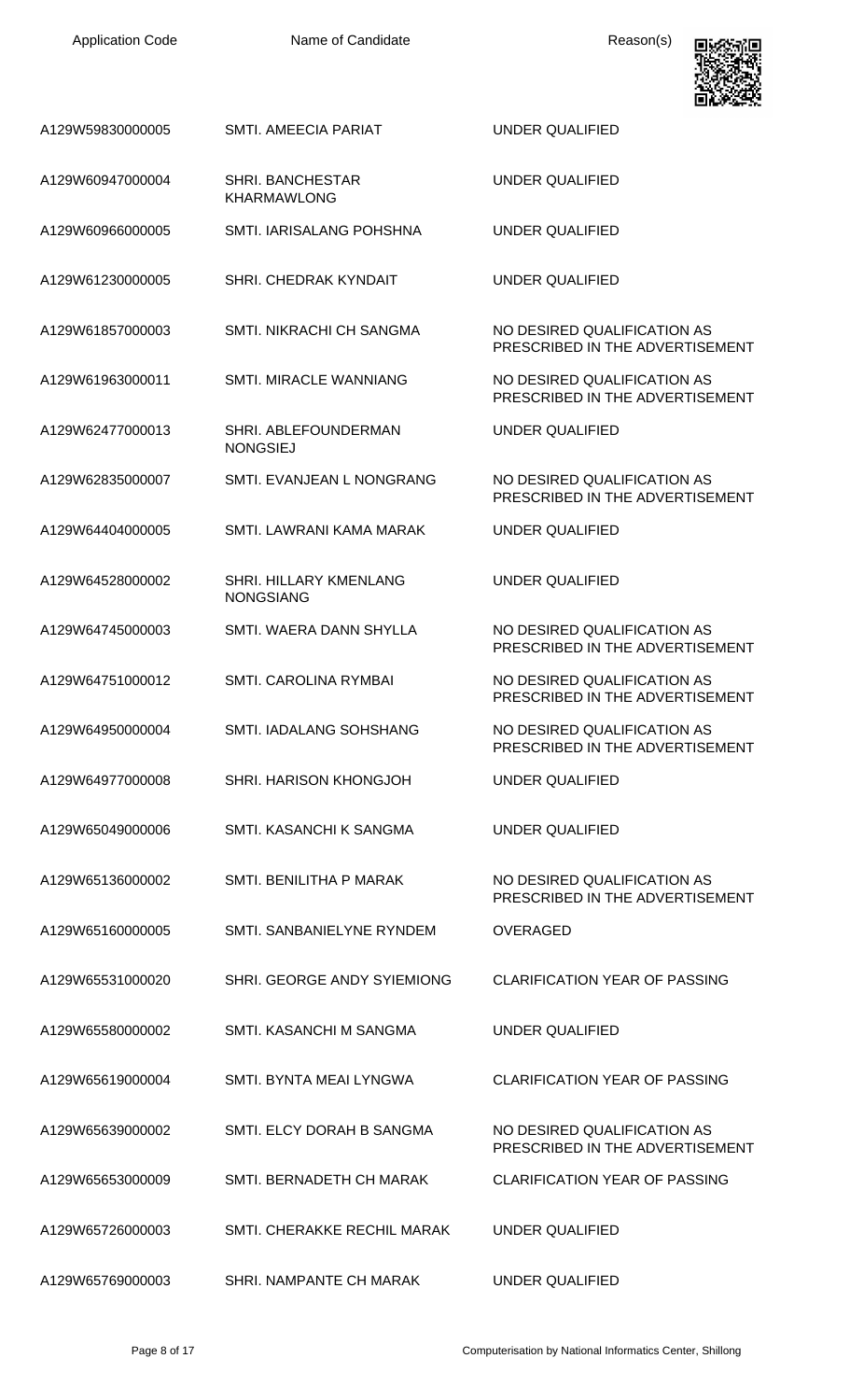

| A129W66259000011 | SHRI. DILSRANG CHINANG K.<br><b>SANGMA</b>     | NO DESIRED QUALIFICATION AS<br>PRESCRIBED IN THE ADVERTISEMENT |
|------------------|------------------------------------------------|----------------------------------------------------------------|
| A129W66262000002 | SHRI. CANIUS NENGMINZA SANGMA                  | <b>OVERAGED</b>                                                |
| A129W66280000014 | <b>SHRI, BRAVER MRONG MARAK</b>                | NO DESIRED QUALIFICATION AS<br>PRESCRIBED IN THE ADVERTISEMENT |
| A129W66321000004 | SHRI, KOJAK AGITOK SANGMA                      | NO DESIRED QUALIFICATION AS<br>PRESCRIBED IN THE ADVERTISEMENT |
| A129W66505000005 | SMTI, SANDRA ADRIANA KHONGLAH                  | NO DESIRED QUALIFICATION AS<br>PRESCRIBED IN THE ADVERTISEMENT |
| A129W66617000003 | SHRI. AHIEZER PERKIN SUCHIANG                  | <b>UNDER QUALIFIED</b>                                         |
| A129W66845000003 | <b>SMTI. YOUMICA POHSNEM</b>                   | <b>CLARIFICATION YEAR OF PASSING</b>                           |
| A129W66865000009 | SMTI, DANNETTE MARY BLAH                       | NO DESIRED QUALIFICATION AS<br>PRESCRIBED IN THE ADVERTISEMENT |
| A129W66942000014 | <b>SMTI. RIPSERA R MARAK</b>                   | UNDER QUALIFIED                                                |
| A129W67273000003 | <b>SMTI. SHIVANI SINGH</b>                     | <b>UNDER QUALIFIED</b>                                         |
| A129W67349000009 | SMTI. ANINANDA GABIL MOMIN                     | NO DESIRED QUALIFICATION AS<br>PRESCRIBED IN THE ADVERTISEMENT |
| A129W67377000015 | <b>SHRI. JULIATH G MARAK</b>                   | UNDER QUALIFIED                                                |
| A129W67404000004 | SMTI. BADASHISHA LYNGDOH                       | <b>CLARIFICATION YEAR OF PASSING</b>                           |
| A129W67418000001 | SMTI. EVANDANORA DKHAR                         | <b>OVERAGED</b>                                                |
| A129W67556000004 | SHRI. RISHOT BANEH KHARBUDON                   | NO DESIRED QUALIFICATION AS<br>PRESCRIBED IN THE ADVERTISEMENT |
| A129W67560000007 | <b>SMTI. BANISHA MARY</b><br><b>KHARKONGOR</b> | <b>OVERAGED</b>                                                |
| A129W67564000003 | SMTI. RINGRINGCHI CH MARAK                     | NO DESIRED QUALIFICATION AS<br>PRESCRIBED IN THE ADVERTISEMENT |
| A129W67591000001 | SMTI. CHENORA RIKRE CH MOMIN                   | NO DESIRED QUALIFICATION AS<br>PRESCRIBED IN THE ADVERTISEMENT |
| A129W67601000005 | SMTI. GEETARANI LOUREMBAM                      | <b>CLARIFICATION YEAR OF PASSING</b>                           |
| A129W67606000004 | SHRI. BENRIS BANDARA                           | NO DESIRED QUALIFICATION AS<br>PRESCRIBED IN THE ADVERTISEMENT |
| A129W67642000002 | <b>SMTI. VICKY RANI SANGMA</b>                 | <b>OVERAGED</b>                                                |
| A129W67666000001 | <b>SMTI. DILRESHA N SANGMA</b>                 | <b>UNDER QUALIFIED</b>                                         |
| A129W67852000017 | SMTI. DEVICA R SANGMA                          | NO DESIRED QUALIFICATION AS<br>PRESCRIBED IN THE ADVERTISEMENT |
| A129W67901000005 | SHRI. RISHANLANG LYNGDOH                       | <b>UNDER QUALIFIED</b>                                         |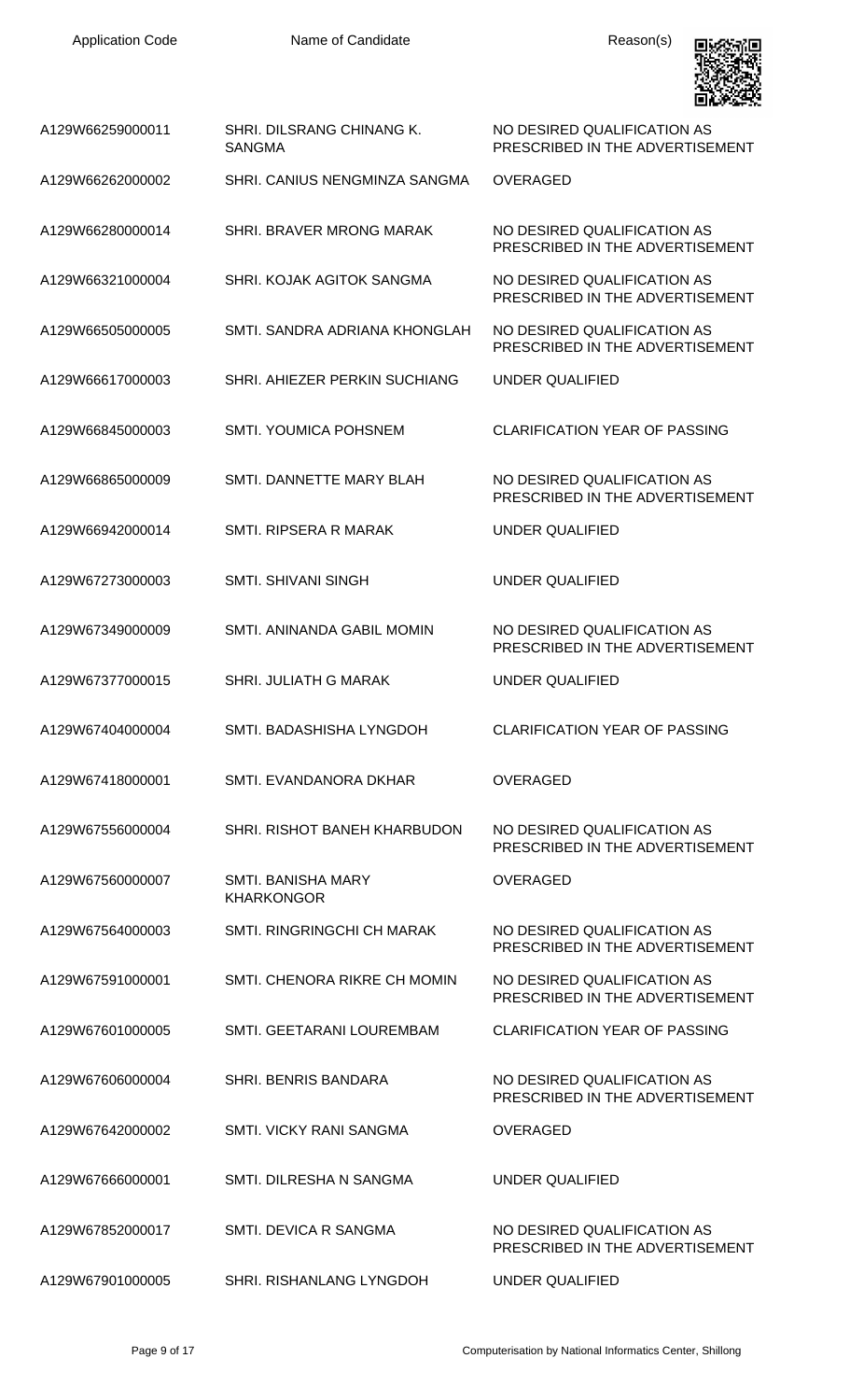| <b>Application Code</b> | Name of Candidate              | Reason(s)                                                      |
|-------------------------|--------------------------------|----------------------------------------------------------------|
| A129W67972000008        | SMTL TRASILCHI S SANGMA        | NO DESIRED QUALIFICATION AS<br>PRESCRIBED IN THE ADVERTISEMENT |
| A129W68038000002        | SMTI. BARBIE DOLLY SHIRA       | <b>CLARIFICATION YEAR OF PASSING</b>                           |
| A129W68047000003        | SMTI, TYNGKAI SUCHIANG         | UNDER QUALIFIED                                                |
| A129W68059000005        | SMTI. SENGRIME CH MARAK        | UNDER QUALIFIED                                                |
| A129W68384000002        | <b>SHRI. ISMAIL HUSSIAN</b>    | UNDER QUALIFIED                                                |
| A129W68478000021        | SMTI. OPHELIA WANSAI           | <b>UNDER QUALIFIED</b>                                         |
| A129W68564000003        | SMTI. BAWANDA MALNGIANG        | NO DESIRED QUALIFICATION AS<br>PRESCRIBED IN THE ADVERTISEMENT |
| A129W68911000005        | <b>SMTI. BANISHA TLANG</b>     | <b>UNDER QUALIFIED</b>                                         |
| A129W69025000001        | SMTI. MARRIANE IRMA CH MARAK   | <b>UNDER QUALIFIED</b>                                         |
| A129W69049000001        | SMTI. CHINGSE A SANGMA         | <b>UNDER QUALIFIED</b>                                         |
| A129W69064000004        | <b>SMTI. TSIDKENU CICELIA</b>  | NO DESIRED QUALIFICATION AS<br>PRESCRIBED IN THE ADVERTISEMENT |
| A129W69243000002        | <b>SMTI. MILAND RYMBAI</b>     | <b>UNDER QUALIFIED</b>                                         |
| A129W69590000003        | <b>SMTI. PODMINI RABHA</b>     | <b>CLARIFICATION YEAR OF PASSING</b>                           |
| A129W69621000001        | SMTI. GRIKCHI DORA CH MOMIN    | <b>CLARIFICATION YEAR OF PASSING</b>                           |
| A129W70246000015        | <b>SHRI. SENGRIK M MARAK</b>   | <b>UNDER QUALIFIED</b>                                         |
| A129W70459000001        | SHRI. KMENLANG NONGKYNRIH      | <b>UNDER QUALIFIED</b>                                         |
| A129W70638000001        | SMTI. TAPCHIRA R MARAK         | <b>CLARIFICATION YEAR OF PASSING</b>                           |
| A129W70865000002        | SMTI. RITU KUMARI PRASAD       | <b>CLARIFICATION YEAR OF PASSING</b>                           |
| A129W70954000021        | <b>SMTI. ELILIA MARBANIANG</b> | <b>CLARIFICATION YEAR OF PASSING</b>                           |
| A129W71135000009        | SMTI. NISHA MONGSRANG SANGMA   | UNDER QUALIFIED                                                |
| A129W71287000001        | <b>SHRI, VISHAL CHETTRY</b>    | NO DESIRED OUALIFICATION AS<br>PRESCRIBED IN THE ADVERTISEMENT |
| A129W71352000001        | SMTI. BEAUTIQUEEN SHYLLA       | NO DESIRED QUALIFICATION AS<br>PRESCRIBED IN THE ADVERTISEMENT |
| A129W71437000002        | SMTI. TRACYLITHA R MARAK       | NO DESIRED OUALIFICATION AS<br>PRESCRIBED IN THE ADVERTISEMENT |
| A129W71481000007        | SMTI. PHIBILISHA L MAWNAI      | NO DESIRED QUALIFICATION AS<br>PRESCRIBED IN THE ADVERTISEMENT |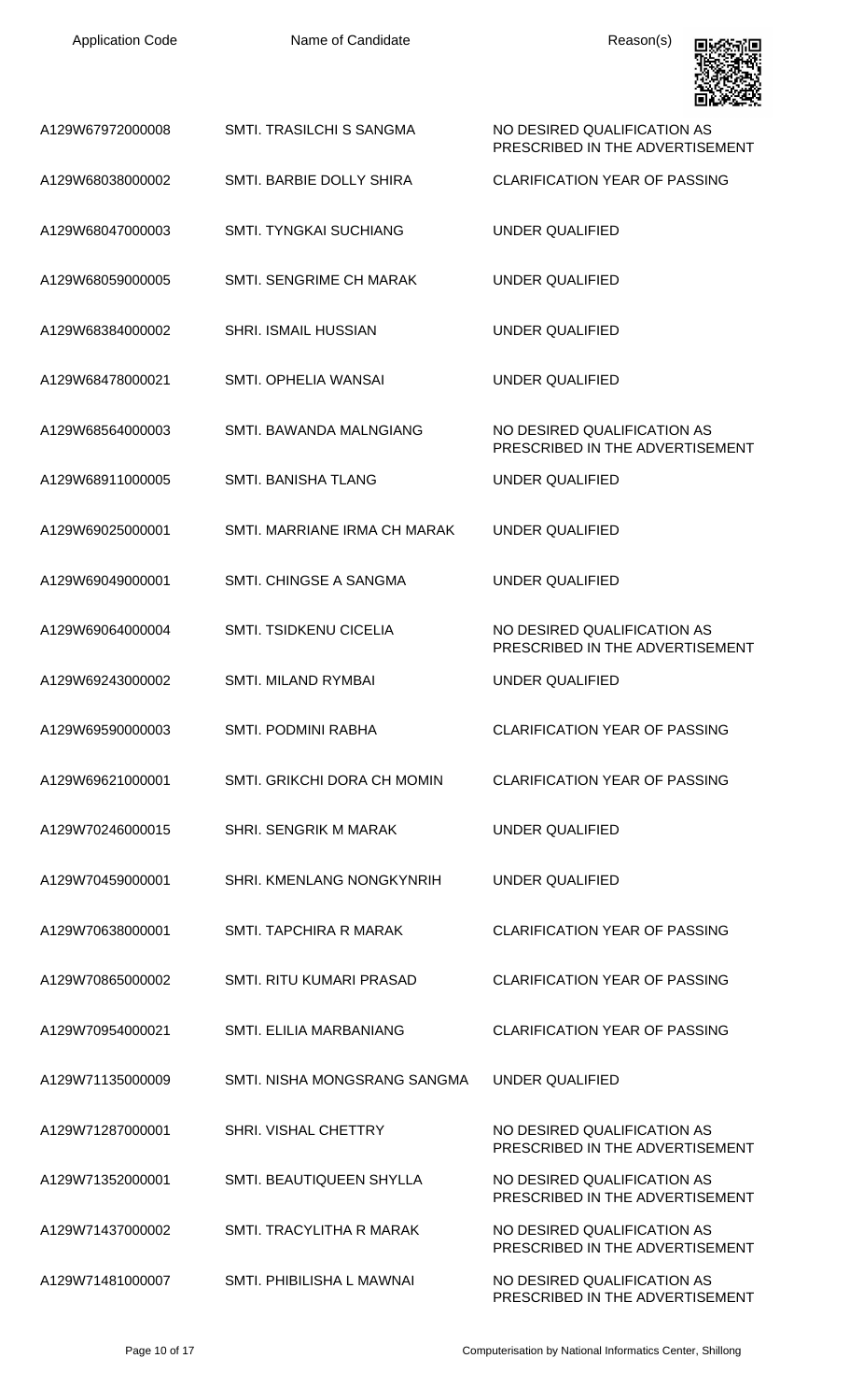| <b>Application Code</b> | Name of Candidate                             | Reason(s)                                                      |
|-------------------------|-----------------------------------------------|----------------------------------------------------------------|
| A129W71673000001        | <b>SHRI. WASIM AKHTAR</b>                     | NO DESIRED QUALIFICATION AS<br>PRESCRIBED IN THE ADVERTISEMENT |
| A129W71771000002        | SMTL IBANYLLA LANGBANG                        | <b>CLARIFICATION YEAR OF PASSING</b>                           |
| A129W72054000009        | <b>SMTI. LUCKY SHYLLA</b>                     | NO DESIRED QUALIFICATION AS<br>PRESCRIBED IN THE ADVERTISEMENT |
| A129W72638000003        | SMTI, VAISHALI VENKATRAMAN                    | <b>CLARIFICATION YEAR OF PASSING</b>                           |
| A129W72655000007        | SMTI. MELBARINE SHANGPLIANG                   | <b>CLARIFICATION YEAR OF PASSING</b>                           |
| A129W72931000014        | SMTI. ANEESHA KHIANGTE                        | <b>UNDER QUALIFIED</b>                                         |
| A129W73072000002        | SMTI. BAIARLY KHARKONGOR                      | <b>UNDER QUALIFIED</b>                                         |
| A129W73675000003        | SMTI. DEIBIANGSAPHI MARION<br><b>SAIBORNE</b> | NO DESIRED QUALIFICATION AS<br>PRESCRIBED IN THE ADVERTISEMENT |
| A129W73696000008        | SMTI. MAFIARA T SANGMA                        | NO DESIRED QUALIFICATION AS<br>PRESCRIBED IN THE ADVERTISEMENT |
| A129W73750000003        | SHRI. WILLSON TALANG                          | <b>UNDER QUALIFIED</b>                                         |
| A129W73829000005        | <b>SMTI. VANESSA SUTING</b>                   | NO DESIRED QUALIFICATION AS<br>PRESCRIBED IN THE ADVERTISEMENT |
| A129W73891000005        | SMTI, RAKHAMEY R MARAK                        | NO DESIRED QUALIFICATION AS<br>PRESCRIBED IN THE ADVERTISEMENT |
| A129W74113000003        | SMTI. ENDARI JANA                             | <b>UNDER QUALIFIED</b>                                         |
| A129W74269000001        | SMTI. REJOICEFUL MARY RASHIR                  | UNDER QUALIFIED                                                |
| A129W74280000003        | SHRI. ANDREW KAP LIAN GUALNAM                 | <b>CLARIFICATION YEAR OF PASSING</b>                           |
| A129W74511000002        | SMTI. CHESI CHEMA D SANGMA                    | NO DESIRED QUALIFICATION AS<br>PRESCRIBED IN THE ADVERTISEMENT |
| A129W74639000006        | SMTI. IBANYLLA MARY NONGBRI                   | UNDER QUALIFIED                                                |
| A129W74690000003        | SMTI. IBANSIEWDOR NONGBET                     | NO DESIRED QUALIFICATION AS<br>PRESCRIBED IN THE ADVERTISEMENT |
| A129W74860000006        | <b>SHRI. WANROI MALANG</b>                    | UNDER QUALIFIED                                                |
| A129W75154000007        | SMTI. STEFENY SHADAP                          | UNDER QUALIFIED                                                |
| A129W75353000005        | SMTI. TAMSIN TEGITE SANGMA                    | <b>OVERAGED</b>                                                |
| A129W75358000005        | SMTI. LIANA R SANGMA                          | UNDER QUALIFIED                                                |
| A129W75469000003        | SMTI. SESAMUM B SANGMA                        | <b>CLARIFICATION YEAR OF PASSING</b>                           |
| A129W75705000002        | SMTI. SENTINA SILRIMBAL A<br><b>SANGMA</b>    | OVERAGED                                                       |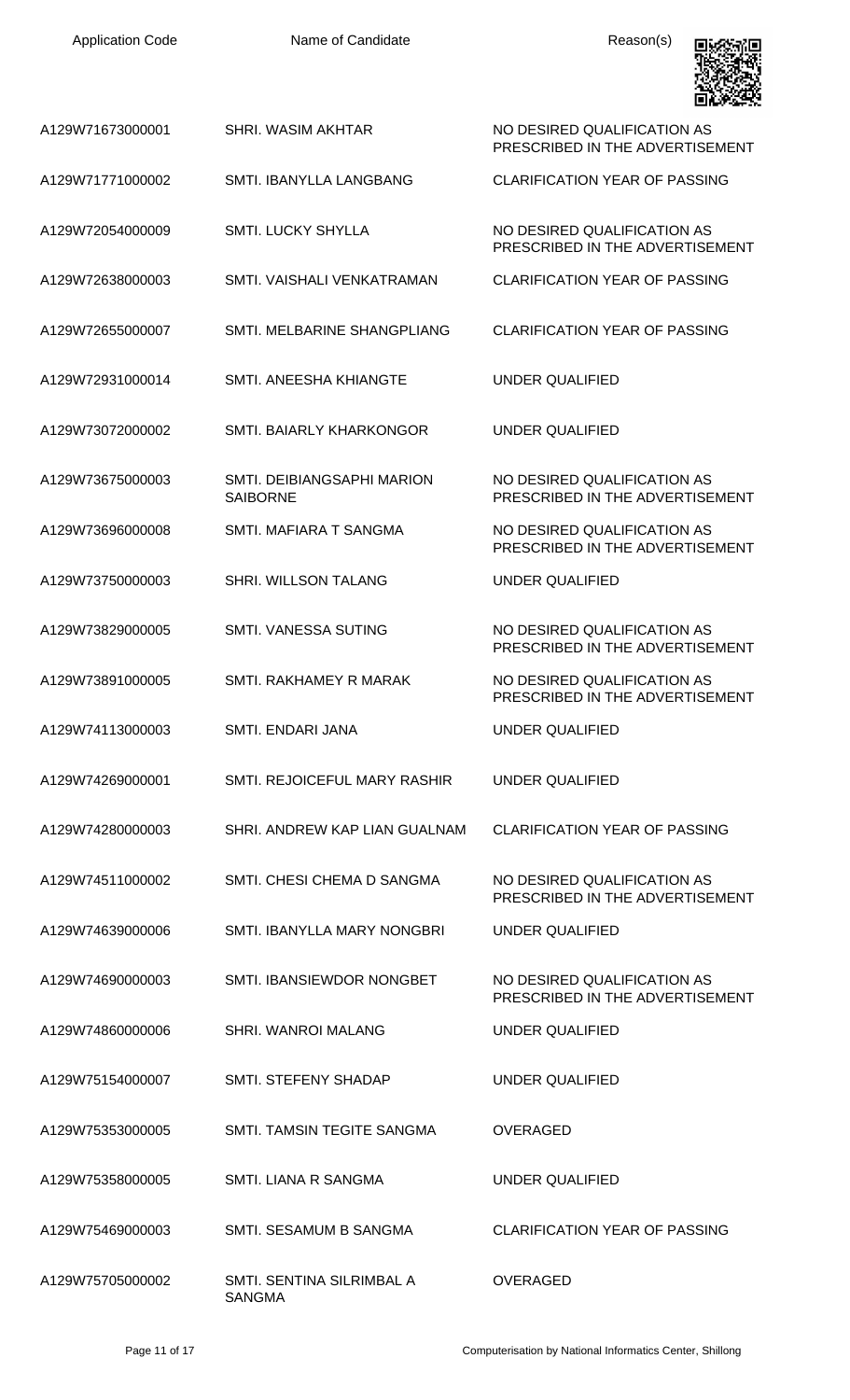

| A129W75737000002 | SMTI, NABALYNEDASHISHA<br><b>KHARSYNTIEW</b> | UNDER QUALIFIED                                                |
|------------------|----------------------------------------------|----------------------------------------------------------------|
| A129W75791000003 | SMTI. SUNVALYA R MARAK                       | <b>OVERAGED</b>                                                |
| A129W75814000001 | SMTI. MIJING RANI BRAHMA                     | NO DESIRED QUALIFICATION AS<br>PRESCRIBED IN THE ADVERTISEMENT |
| A129W75851000002 | <b>SMTI. NISHA WAHLANG</b>                   | NO DESIRED QUALIFICATION AS<br>PRESCRIBED IN THE ADVERTISEMENT |
| A129W76125000003 | SMTI. WANDA SHISHA NONGTDU                   | <b>CLARIFICATION YEAR OF PASSING</b>                           |
| A129W76126000001 | SMTI, MINNETTE IREEN PASSAH                  | NO DESIRED QUALIFICATION AS<br>PRESCRIBED IN THE ADVERTISEMENT |
| A129W76287000007 | SMTI, NANGWANBIANG KURBAH                    | NO DESIRED QUALIFICATION AS<br>PRESCRIBED IN THE ADVERTISEMENT |
| A129W76440000011 | <b>SHRI. RITTHE K SANGMA</b>                 | <b>CLARIFICATION YEAR OF PASSING</b>                           |
| A129W76484000017 | <b>SMTI. LOCHIANCY LAKASHIANG</b>            | NO DESIRED QUALIFICATION AS<br>PRESCRIBED IN THE ADVERTISEMENT |
| A129W76499000002 | SMTI. JULIANA SYIEMLIEH                      | NO DESIRED QUALIFICATION AS<br>PRESCRIBED IN THE ADVERTISEMENT |
| A129W76900000004 | SMTI. MEBARISHA IVAN KHONGRIAH               | NO DESIRED QUALIFICATION AS<br>PRESCRIBED IN THE ADVERTISEMENT |
| A129W77264000005 | <b>SHRI. BIMAL SUTRADHAR</b>                 | <b>UNDER QUALIFIED</b>                                         |
| A129W77283000001 | SMTI. DIMPLE ADHIKARI                        | <b>CLARIFICATION YEAR OF PASSING</b>                           |
| A129W77354000015 | SMTI. SPERO MELIORA LAMARE                   | <b>CLARIFICATION YEAR OF PASSING</b>                           |
| A129W77523000001 | SMTI. PANSNGIAT RIKYNTI<br><b>MARWEIN</b>    | UNDER QUALIFIED                                                |
| A129W77527000001 | SMTI. DAISY JANE KHARSHIING                  | <b>UNDER QUALIFIED</b>                                         |
| A129W77732000001 | SMTI. YOOMIKA M SHANPRU                      | <b>CLARIFICATION YEAR OF PASSING</b>                           |
| A129W77764000001 | SMTI. DEBORAH RAPSANG                        | <b>CLARIFICATION YEAR OF PASSING</b>                           |
| A129W77809000001 | <b>SMTI. DAIORIS DHAR</b>                    | <b>CLARIFICATION YEAR OF PASSING</b>                           |
| A129W77880000004 | SMTI. PHILIA PASLEIN                         | <b>UNDER QUALIFIED</b>                                         |
| A129W77915000001 | SMTI. JELANG JELKU D SANGMA                  | UNDER QUALIFIED                                                |
| A129W78143000001 | SMTI. REMPUII A SANGMA                       | <b>UNDER QUALIFIED</b>                                         |
| A129W78145000007 | SHRI. TANYA TENGMA<br>RONGROKGRE SANGMA      | NO DESIRED QUALIFICATION AS<br>PRESCRIBED IN THE ADVERTISEMENT |
| A129W78198000001 | SMTI. CENCYLIAN G MOMIN                      | <b>UNDER QUALIFIED</b>                                         |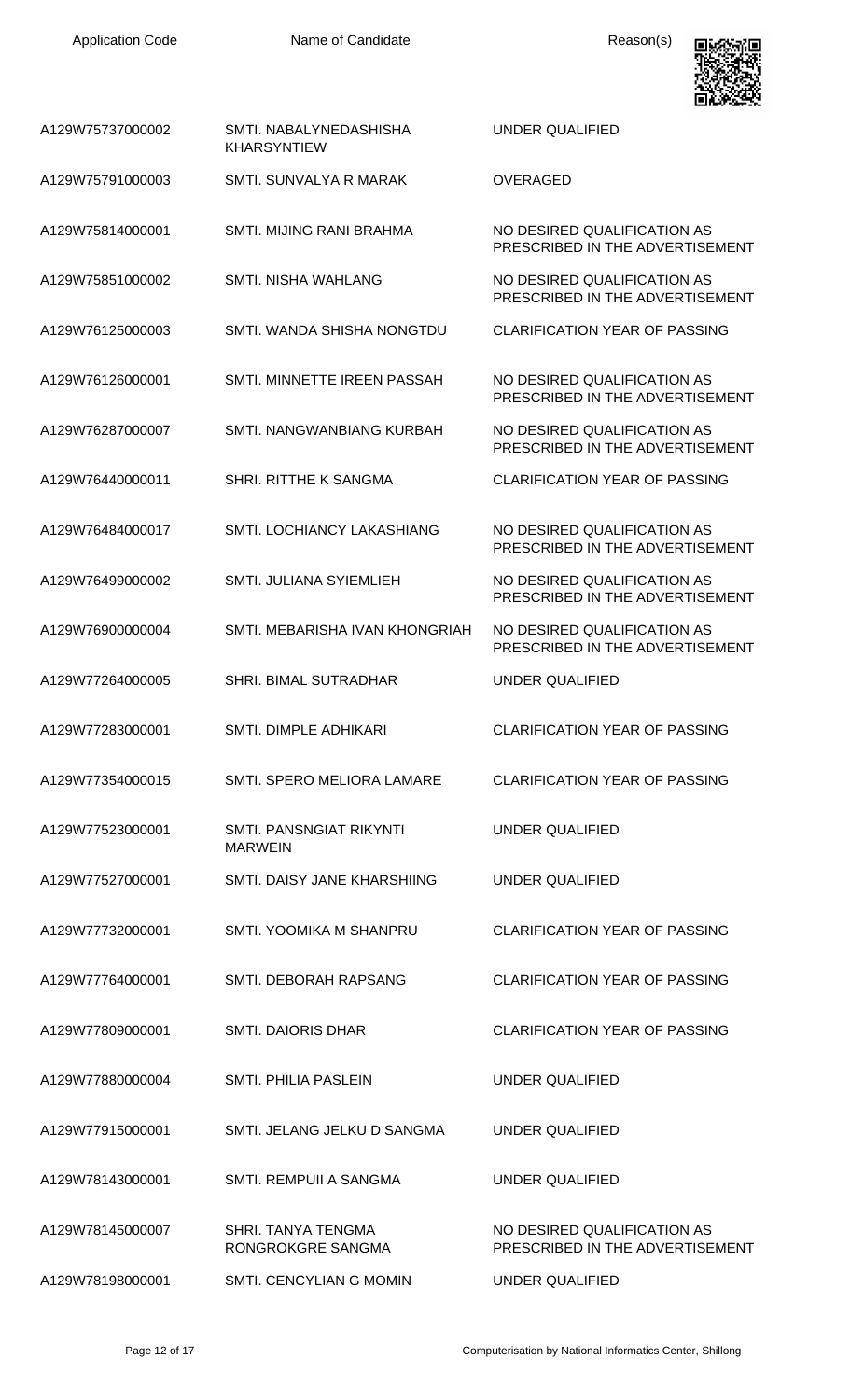| <b>Application Code</b> | Name of Candidate                                  | Reason(s)                                                      |
|-------------------------|----------------------------------------------------|----------------------------------------------------------------|
| A129W78261000006        | SHRI. RONGSRANG M MARAK                            | <b>CLARIFICATION YEAR OF PASSING</b>                           |
| A129W78296000002        | <b>SMTI. LIDYA CH MOMIN</b>                        | NO DESIRED QUALIFICATION AS<br>PRESCRIBED IN THE ADVERTISEMENT |
| A129W78321000001        | SMTI. ANITA MALANG                                 | NO DESIRED QUALIFICATION AS<br>PRESCRIBED IN THE ADVERTISEMENT |
| A129W78355000004        | <b>SMTI. MARY R SANGMA</b>                         | UNDER QUALIFIED                                                |
| A129W78401000001        | SMTI. QUISA TEROKCHI DALBOT<br><b>SHIRA</b>        | UNDER QUALIFIED                                                |
| A129W78496000004        | SMTI. TAMATENCY TEGITE SANGMA                      | <b>CLARIFICATION YEAR OF PASSING</b>                           |
| A129W78524000004        | SMTI. LA IN SHAP PHANWAR                           | NO DESIRED QUALIFICATION AS<br>PRESCRIBED IN THE ADVERTISEMENT |
| A129W78528000024        | <b>SMTI. CHARME T SANGMA</b>                       | <b>CLARIFICATION YEAR OF PASSING</b>                           |
| A129W78728000001        | <b>SMTI. ANDRENA CAROLINE</b><br><b>NONGKYNRIH</b> | <b>OVERAGED</b>                                                |
| A129W78753000005        | SMTI. CHEMETENGSIL A SANGMA                        | UNDER QUALIFIED                                                |
| A129W78849000005        | SMTI, GRIKCHIRA CH MARAK                           | UNDER QUALIFIED                                                |
| A129W79016000001        | SMTI. BRIGHTY A SANGMA                             | NO DESIRED QUALIFICATION AS<br>PRESCRIBED IN THE ADVERTISEMENT |
| A129W79082000005        | SMTI. MIMI ROGERS MARBANIANG                       | UNDER QUALIFIED                                                |
| A129W79496000007        | <b>SMTI. RISA LINETTE</b><br><b>KHARMAWLONG</b>    | NO DESIRED QUALIFICATION AS<br>PRESCRIBED IN THE ADVERTISEMENT |
| A129W79502000003        | SHRI. SANJEEV PANDEY                               | NO DESIRED QUALIFICATION AS<br>PRESCRIBED IN THE ADVERTISEMENT |
| A129W80179000001        | <b>SMTI. CORINIKI SLONG</b>                        | <b>CLARIFICATION YEAR OF PASSING</b>                           |
| A129W80288000003        | <b>SHRI. RONNY SAWKMIE</b>                         | NO DESIRED QUALIFICATION AS<br>PRESCRIBED IN THE ADVERTISEMENT |
| A129W80377000006        | <b>SHRI. SEIBORMI KYAA</b>                         | <b>CLARIFICATION YEAR OF PASSING</b>                           |
| A129W80398000006        | <b>SMTI. GRACY LAMKHOLHING</b>                     | <b>CLARIFICATION YEAR OF PASSING</b>                           |
| A129W80752000001        | <b>SMTI. HILARIA KURBAH</b>                        | <b>CLARIFICATION YEAR OF PASSING</b>                           |
| A129W80908000001        | <b>SMTI. BAIASUKLANG NONGPIUR</b>                  | NO DESIRED QUALIFICATION AS<br>PRESCRIBED IN THE ADVERTISEMENT |
| A129W80931000027        | <b>SHRI, PANKAJ CHOUDHARY</b>                      | <b>OVERAGED</b>                                                |
| A129W81087000002        | SMTI. NANCY LINDA R MARAK                          | NO DESIRED QUALIFICATION AS<br>PRESCRIBED IN THE ADVERTISEMENT |
| A129W81195000001        | SHRI. CYPRIAN DKHAR                                | NO DESIRED QUALIFICATION AS<br>PRESCRIBED IN THE ADVERTISEMENT |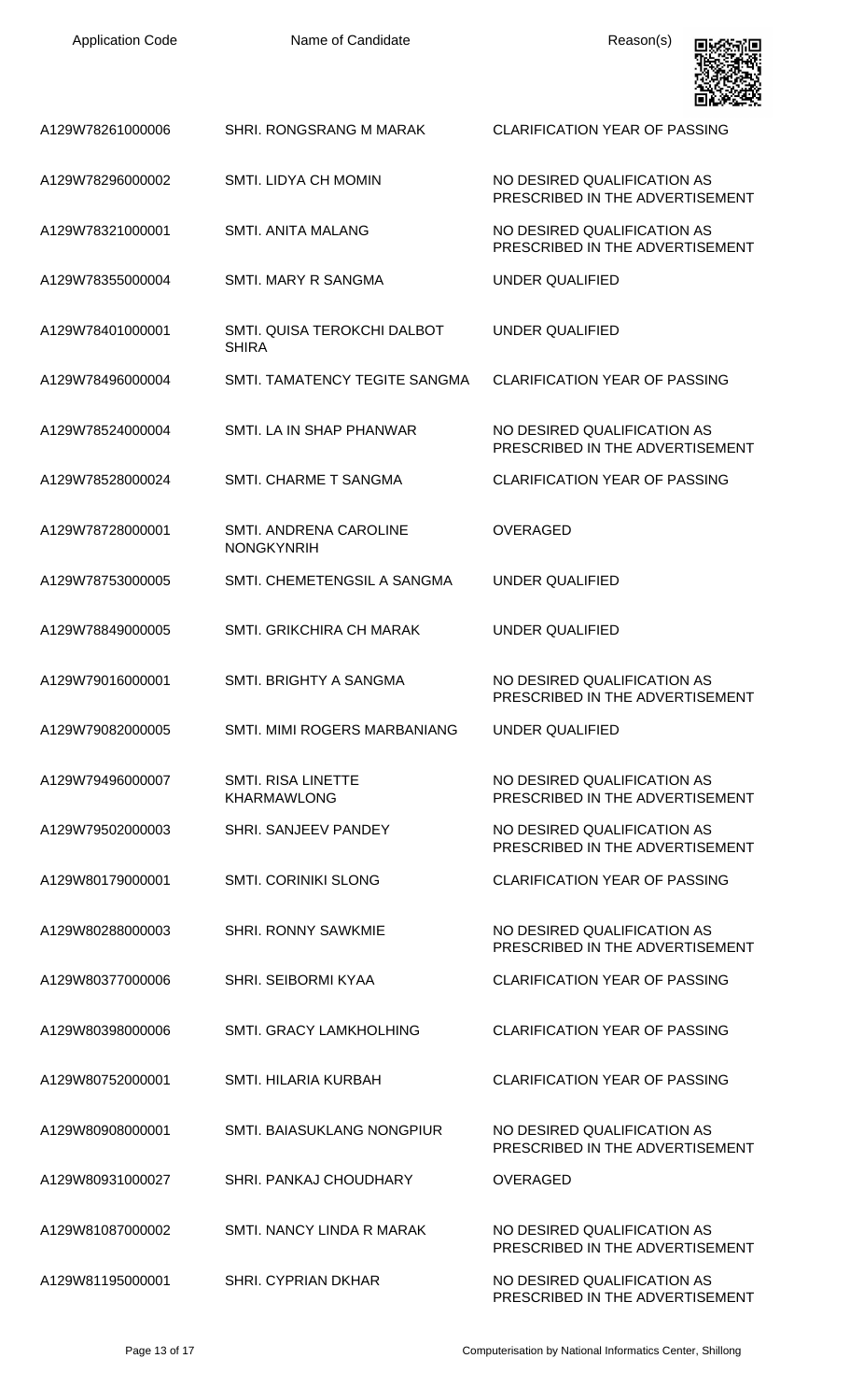

| A129W81282000003 | SHRI, BAPYNKHAMBOKLANG<br><b>MAWLONG</b>      | NO DESIRED QUALIFICATION AS<br>PRESCRIBED IN THE ADVERTISEMENT |
|------------------|-----------------------------------------------|----------------------------------------------------------------|
| A129W81285000005 | SMTI. JURYSHA NONGDHAR                        | NO DESIRED QUALIFICATION AS<br>PRESCRIBED IN THE ADVERTISEMENT |
| A129W81294000004 | SMTI. TALME CH MOMIN                          | <b>CLARIFICATION YEAR OF PASSING</b>                           |
| A129W81315000001 | SHRI. BAKITLANG NONGSPUNG                     | <b>UNDER QUALIFIED</b>                                         |
| A129W81332000003 | SHRI. PAUL MANICK WAHLANG                     | <b>OVERAGED</b>                                                |
| A129W81338000007 | SMTI. GNIRA NENGMINZA SANGMA                  | <b>OVERAGED</b>                                                |
| A129W81393000004 | <b>SMTI. DAPHILAKMEN GIRI</b>                 | CLARIFICATION YEAR OF PASSING                                  |
| A129W81469000010 | SMTI. MIKKATCHI A SANGMA                      | OVERAGED                                                       |
| A129W81611000003 | SMTI. SALBARIN R MARAK                        | NO DESIRED QUALIFICATION AS<br>PRESCRIBED IN THE ADVERTISEMENT |
| A129W81621000013 | SMTI. BAPHIRALANG WAHLANG                     | NO DESIRED QUALIFICATION AS<br>PRESCRIBED IN THE ADVERTISEMENT |
| A129W81657000003 | SMTI. PRIYANKA LYNGDOH                        | NO DESIRED QUALIFICATION AS<br>PRESCRIBED IN THE ADVERTISEMENT |
| A129W81740000004 | SMTI. IBAKHAMKORDORSHISHA<br><b>SYIEMLIEH</b> | <b>UNDER QUALIFIED</b>                                         |
| A129W81872000001 | SHRI. SIVA VIGNESH                            | <b>CLARIFICATION YEAR OF PASSING</b>                           |
| A129W81875000005 | SMTI. EUPHEMIA MAWA                           | NO DESIRED QUALIFICATION AS<br>PRESCRIBED IN THE ADVERTISEMENT |
| A129W81927000016 | <b>SHRI. RECONCILES SOHTUN</b>                | NO DESIRED QUALIFICATION AS<br>PRESCRIBED IN THE ADVERTISEMENT |
| A129W81982000002 | SHRI, AMSRANG D SANGMA                        | UNDER QUALIFIED                                                |
| A129W82001000001 | SMTI. ROSEMARY LYNGDOH                        | NO DESIRED QUALIFICATION AS<br>PRESCRIBED IN THE ADVERTISEMENT |
| A129W82123000005 | SMTI. BIJIME K MARAK                          | NO DESIRED QUALIFICATION AS<br>PRESCRIBED IN THE ADVERTISEMENT |
| A129W82180000004 | SHRI. BANPYNSHNGAIN KHARLUKHI                 | <b>CLARIFICATION YEAR OF PASSING</b>                           |
| A129W82183000007 | SMTI. LENIBELL DOKATCHI B MARAK               | NO DESIRED QUALIFICATION AS<br>PRESCRIBED IN THE ADVERTISEMENT |
| A129W82200000001 | <b>SMTI. NIKITA CORINA NONGKHLAW</b>          | UNDER QUALIFIED                                                |
| A129W82264000003 | SHRI. SALEEM MOHAMMED                         | <b>UNDER QUALIFIED</b>                                         |
| A129W82285000003 | SHRI, ADRISH CHAMCHAM CH.<br><b>MARAK</b>     | UNDER QUALIFIED                                                |
| A129W82332000008 | SMTI. J. PHINRI KHARSHIING                    | <b>UNDER QUAKIFIED</b>                                         |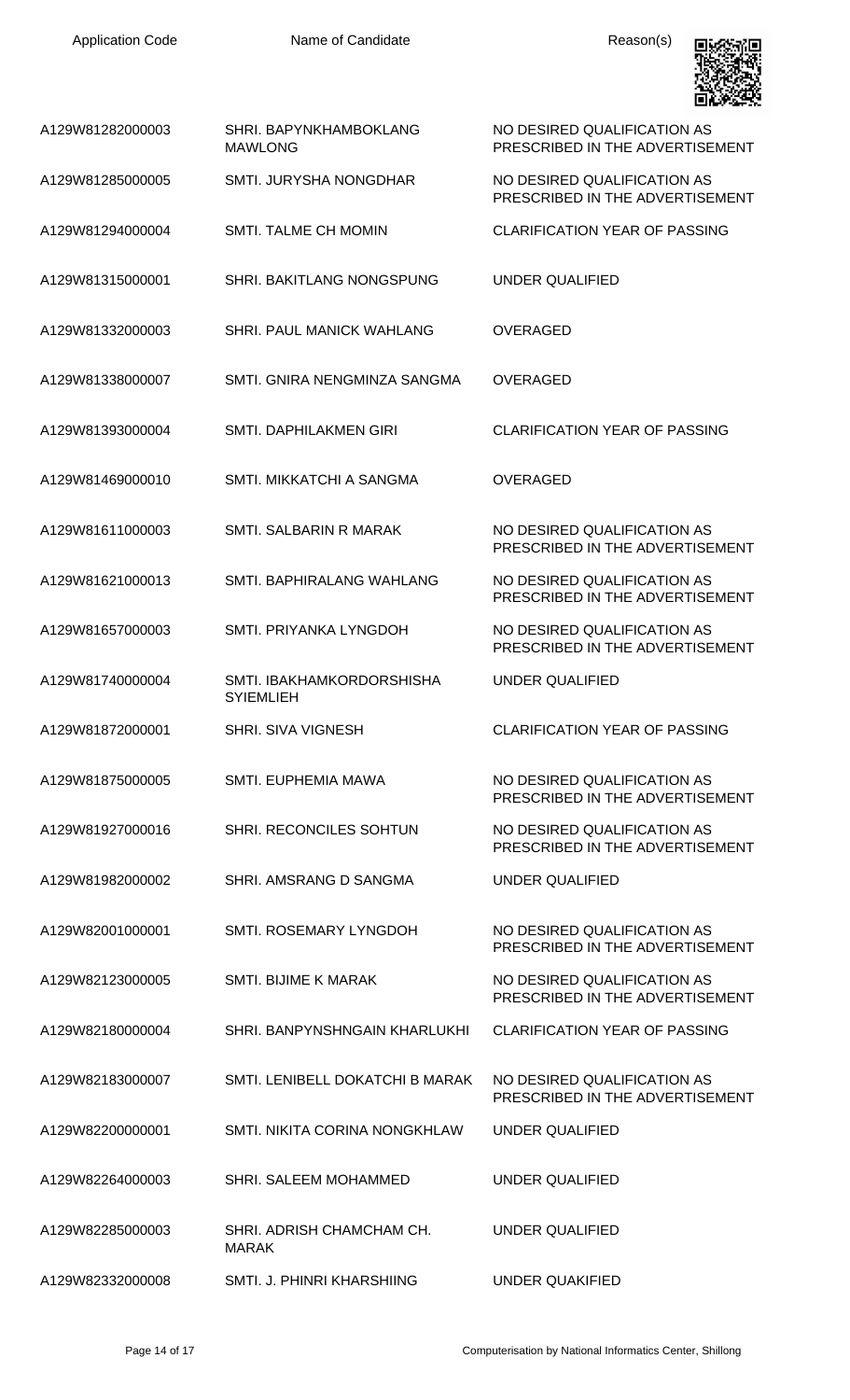| <b>Application Code</b> | Name of Candidate                             | Reason(s)                                                      |
|-------------------------|-----------------------------------------------|----------------------------------------------------------------|
| A129W82338000002        | SMTI. RIKYNJAI LAPASAM                        | <b>CLARIFICATION YEAR OF PASSING</b>                           |
| A129W82354000003        | SMTI. MANDAKA ABIGALE<br><b>KHARMAWPHLANG</b> | <b>CLARIFICATION YEAR OF PASSING</b>                           |
| A129W82366000002        | <b>SMTI. FORTUNITY SIANGSHAI</b>              | NO DESIRED QUALIFICATION AS<br>PRESCRIBED IN THE ADVERTISEMENT |
| A129W82392000001        | SMTI. R.BARBINIA LYNGDOH<br><b>NONGPIUR</b>   | <b>UNDER QUALIFIED</b>                                         |
| A129W82441000005        | SMTI. MARY MAGDALENE RYNJAH                   | NO DESIRED QUALIFICATION AS<br>PRESCRIBED IN THE ADVERTISEMENT |
| A129W82446000005        | SMTI. SEMYGALJEY N ARENGH                     | <b>OVERAGED</b>                                                |
| A129W82457000002        | <b>SMTI. ADISHRI GUHA</b>                     | <b>CLARIFICATION YEAR OF PASSING</b>                           |
| A129W82716000001        | SMTI. LESHILLEA R MARAK                       | NO DESIRED QUALIFICATION AS<br>PRESCRIBED IN THE ADVERTISEMENT |
| A129W82748000003        | SMTI. ESTHER S MARAK                          | <b>CLARIFICATION YEAR OF PASSING</b>                           |
| A129W82752000002        | SMTI. SIMRITCHI M SANGMA                      | <b>UNDER QUALIFIED</b>                                         |
| A129W82966000004        | SHRI. SAO EVALWELL DKHAR                      | NO DESIRED QUALIFICATION AS<br>PRESCRIBED IN THE ADVERTISEMENT |
| A129W83080000001        | <b>SMTI. BIBIANA MARBOH</b>                   | NO DESIRED QUALIFICATION AS<br>PRESCRIBED IN THE ADVERTISEMENT |
| A129W83094000002        | <b>SMTI, MARIA SUSAN R</b>                    | <b>CLARIFICATION YEAR OF PASSING</b>                           |
| A129W83108000003        | <b>SHRI. SILGRAK R MARAK</b>                  | UNDER QUALIFIED                                                |
| A129W83187000002        | SHRI. FRETENDER SIANGSHAI                     | NO DESIRED QUALIFICATION AS<br>PRESCRIBED IN THE ADVERTISEMENT |
| A129W83205000001        | SMTI. ELVA GLORIA A SANGMA                    | UNDER QUALIFIED                                                |
| A129W83229000002        | <b>SMTI. ANNU RAI</b>                         | <b>OVERAGED</b>                                                |
| A129W83270000003        | SMTI. NAIDAKERLIN WANNIANG                    | NO DESIRED QUALIFICATION AS<br>PRESCRIBED IN THE ADVERTISEMENT |
| A129W83290000006        | SMTI. SHEDY MISCEL R SANGMA                   | NO DESIRED QUALIFICATION AS<br>PRESCRIBED IN THE ADVERTISEMENT |
| A129W83340000003        | <b>SHRI. ENRICH SON SUTING</b>                | NO DESIRED QUALIFICATION AS<br>PRESCRIBED IN THE ADVERTISEMENT |
| A129W83352000001        | <b>SMTI. OLIVIA NONGTDU</b>                   | NO DESIRED QUALIFICATION AS<br>PRESCRIBED IN THE ADVERTISEMENT |
| A129W83410000017        | <b>SHRI. CLAR M SANGMA</b>                    | <b>CLARIFICATION YEAR OF PASSING</b>                           |
| A129W83489000004        | SMTI, CHERABANI CH MOMIN                      | <b>CLARIFICATION YEAR OF PASSING</b>                           |
| A129W83679000005        | SMTI. EVAWANREE PYRBOT                        | NO DESIRED QUALIFICATION AS                                    |

PRESCRIBED IN THE ADVERTISEMENT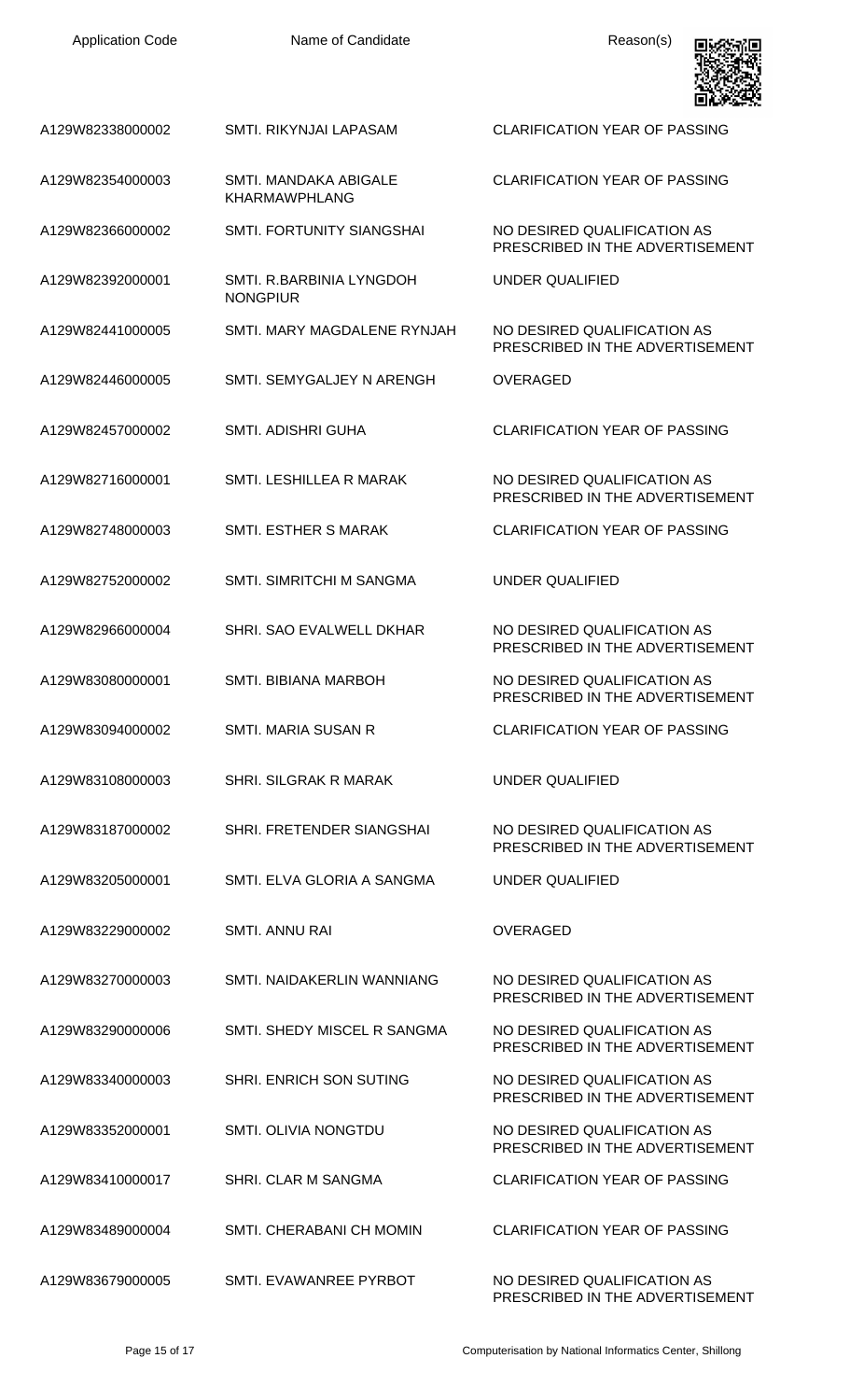| <b>Application Code</b> | Name of Candidate                           | Reason(s)                                                      |
|-------------------------|---------------------------------------------|----------------------------------------------------------------|
| A129W83715000005        | <b>SMTI. OLIVIA CH MARAK</b>                | NO DESIRED QUALIFICATION AS<br>PRESCRIBED IN THE ADVERTISEMENT |
| A129W83811000005        | SMTI. KIM KIM A SANGMA                      | UNDER QUALIFIED                                                |
| A129W83888000006        | SMTI. MEBARISHA NONGRUM                     | UNDER QUALIFIED                                                |
| A129W83906000008        | <b>SMTI. BATRITI MARWEIN</b>                | <b>CLARIFICATION YEAR OF PASSING</b>                           |
| A129W83939000001        | <b>SMTI. WILSE M SANGMA</b>                 | <b>CLARIFICATION YEAR OF PASSING</b>                           |
| A129W83960000001        | SMTI. FAMARA CH MARAK                       | NO DESIRED QUALIFICATION AS<br>PRESCRIBED IN THE ADVERTISEMENT |
| A129W84026000005        | SMTI. JESSICA LYNGDOH                       | <b>CLARIFICATION YEAR OF PASSING</b>                           |
| A129W84251000001        | SHRI. JAMESWARTH CH SANGMA                  | <b>OVERAGED</b>                                                |
| A129W84288000006        | SMTI. BATTAILOUS SHADAP                     | UNDER QUALIFIED                                                |
| A129W84317000001        | SMTI. NOTHERA CH MARAK                      | NO DESIRED QUALIFICATION AS<br>PRESCRIBED IN THE ADVERTISEMENT |
| A129W84321000013        | SHRI. RALPH JARRET RANEE                    | <b>UNDER QUALIFIED</b>                                         |
| A129W84322000007        | SMTI. IBARIHUN WANNIANG                     | NO DESIRED QUALIFICATION AS<br>PRESCRIBED IN THE ADVERTISEMENT |
| A129W84489000001        | SMTI. LAHUNDASHISHA NONGSIEJ                | <b>OVERAGED</b>                                                |
| A129W84501000001        | SMTI. HYMIE CHERIK R SANGMA                 | NO DESIRED OUALIFICATION AS<br>PRESCRIBED IN THE ADVERTISEMENT |
| A129W84587000001        | SHRI. RITCHENG A SANGMA                     | <b>OVERAGED</b>                                                |
| A129W84619000003        | SMTI. PHIBAHUNLANG SHISHA W<br><b>UMDOR</b> | NO DESIRED QUALIFICATION AS<br>PRESCRIBED IN THE ADVERTISEMENT |
| A129W84797000005        | SMTI. BADARISHISHA NONGKYNRIH               | NO DESIRED QUALIFICATION AS<br>PRESCRIBED IN THE ADVERTISEMENT |
| A129W84882000001        | SMTI. CINDA G SANGMA                        | <b>UNDER QUALIFIED</b>                                         |
| A129W84953000001        | <b>SMTI. YEMAME LYNDEM</b>                  | NO DESIRED QUALIFICATION AS<br>PRESCRIBED IN THE ADVERTISEMENT |
| A129W84974000034        | <b>SMTI. PRISMILA SYIEMLIEH</b>             | NO DESIRED QUALIFICATION AS<br>PRESCRIBED IN THE ADVERTISEMENT |
| A129W85031000001        | SMTI. ABIGAIL WALLANG                       | NO DESIRED QUALIFICATION AS<br>PRESCRIBED IN THE ADVERTISEMENT |
| A129W85076000011        | SMTI. SUSAN JONES SYNREM                    | <b>OVERAGED</b>                                                |
| A129W85133000001        | SMTI. PERDITA CH MARAK                      | UNDER QUALIFIED                                                |
| A129W85341000002        | SMTI. FENNY LEFERTY KHARPURI                | NO DESIRED QUALIFICATION AS<br>PRESCRIBED IN THE ADVERTISEMENT |